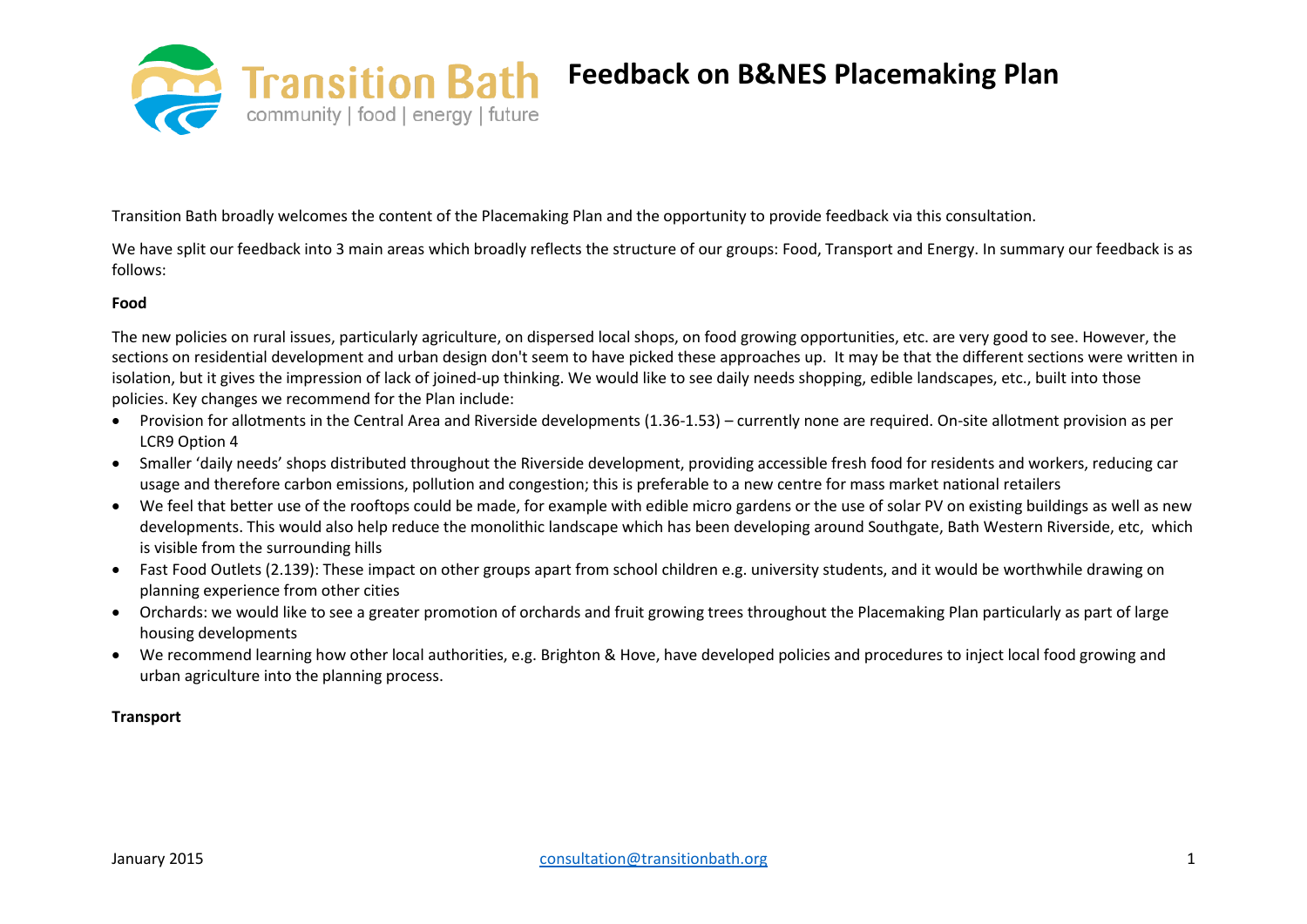

We very much welcome and support the aim of 'achieving better quality places as the physical setting for life', and that it 'is about creating good places that promote people's health, happiness, and well-being'. That the emphasis on 'well connected places' and use of 'sustainable modes of transport' especially walking and cycling is very good.

General comments

- The city of Bath should be viewed as the whole 'World Heritage Site', which it is, rather than just the historic city centre.
- The policy seems to have big plans for additional city centre parking (1.73), we feel this is incompatible with the council's congestion and air quality aspirations, and that this policy should be removed in favour of park and ride capacity, public transport, walking and cycling (see comments on Air Quality Management below)
- More emphasis needs to be made of being within easy reach of the bus network and the need to have a well-connected bus network
- We strongly support that sustainable travel modes take priority, and that walking and cycling are stated as highly important, we would like to see it stated that the pedestrian and cycling routes should be provided along desire lines and be of a high quality with segregated cycle tracks
- That car parking related to developments needs to be limited to disability users, and minimal operational needs, only
- There is no mention of provision for Car Club car parking spaces anywhere in the plan and further thought on future integration of antonymous vehicles needs to be included. That provision of parking is kept to the absolute minimum and disassociated from the residential units if possible, future model shifts from antonymous vehicles/Car Clubs might lead to a 95% reduction in parking requirements, the current policy which is short sighted needs to take this into account
- There should be minimum standards for the provision of electric car parking points on all large new developments, and the requirement to include cabling to allow the charging of all vehicles in future
- Any substantial new development needs Proper Sustainable Travel Plans, particularly for commuting using sustainable modes of transport, also Car Sharing, Taxis and multi modal.
- We are concerned that Neighbourhood Hubs / Local Centres are not properly represented within the strategy. Dispersed Local Shops is not the same, and only London Road seems to have been considered. We have made a suggestion in the detail section below to include a new section 'CR6' to deal with neighbourhood hubs? Recognition that most people who live in Bath live within a 10 minute walk of a Neighbourhood Hub. The investment of £1 million on the London Road Local Centre is very welcomed and this should be a commitment or all neighbourhood hubs, with the larger ones such as Moorlands road getting £5 million.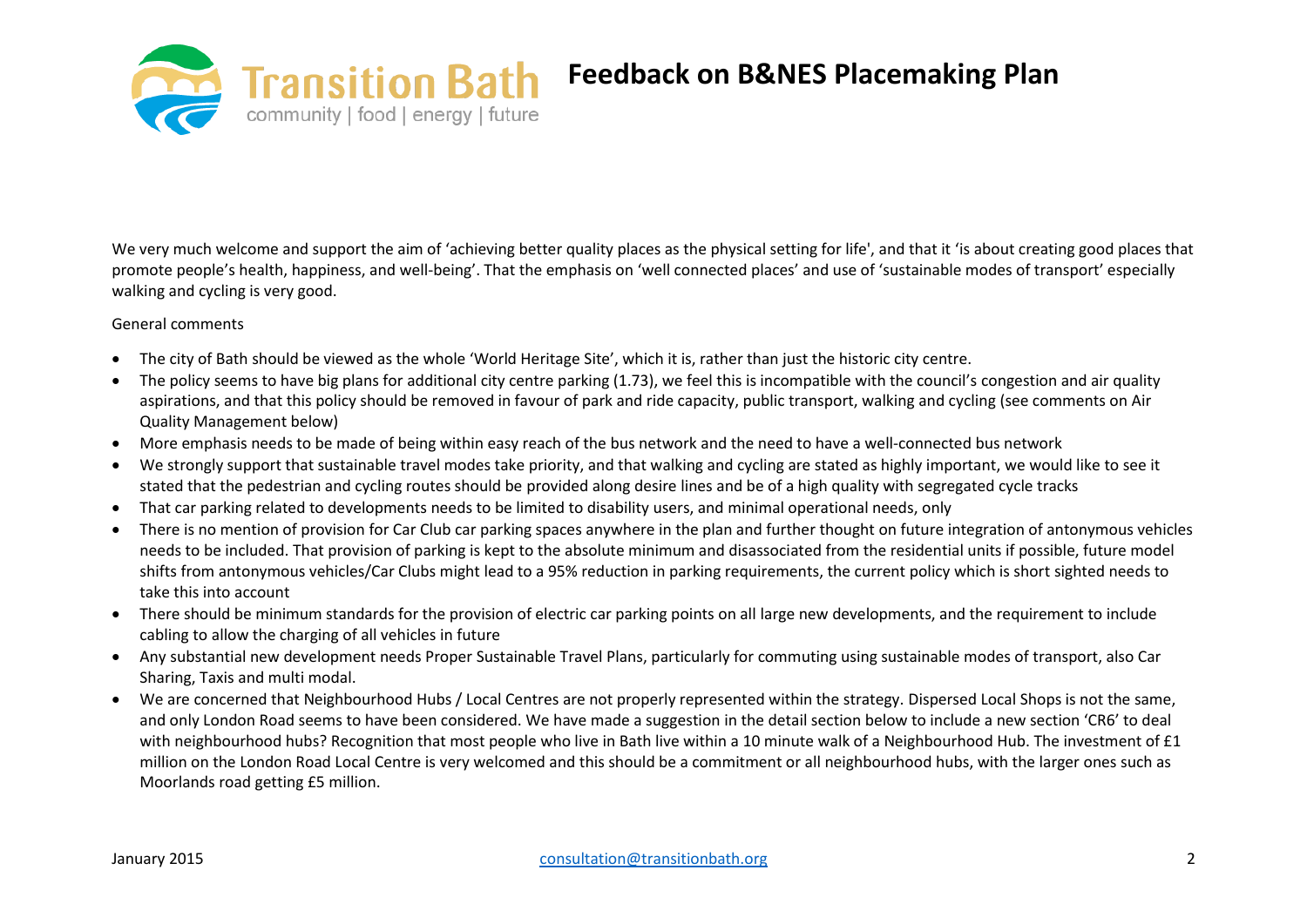

- Home Zones is only mentioned for elderly and supported needs, this needs to be the intention for all residential areas especially those with families and children, and near schools
- We would like to see 'Car Free' developments encouraged (examples [here](http://www.stevemelia.co.uk/Thesis.pdf) and [here\)](http://www.theguardian.com/environment/green-living-blog/2009/oct/29/car-free-cities-neighbourhoods)

# **Energy (Buildings, Renewables)**

Overall we agree with the Energy Policy, with the following comments:

- Despite restrictive government regulation, we think there should be a separate policy section for 'new domestic dwellings' currently absent
- Allowable Solutions should be avoided if possible, and if required then should be delivered locally
- We strongly support the imposition of a 20% 'Merton Rule'
- Forward thinking policy to include the support of roof-integrated solar PV, MVHR and shading to avoid summer overheating needs enhancing
- The district heating criteria needs tightening, as developers dismiss the requirement in planning applications without justification. A developer should be required to provide a well-defined 'district heating' assessment as part of any large development
- Energy efficiency standards for non-domestic buildings should be enhanced, particularly for new school buildings and significant extensions

# **Miscellaneous**

- **Fracking**: Transition Bath objects to fracking as it will only increase the amount of carbon dioxide in the atmosphere, and we feel should only be allowed if combined with Carbon Capture and Storage
- **Air Quality Standards** in the consultation are very weak, as mentioned in the Transport Section above. We feel that this section needs completely rewriting to actively address this issue as previous policies have had no impact on pollution and the current proposals seem to be a continuation of the status quo. A more proactive approach would also have impacts on other areas of the document. We would like to see proposals to include
	- $\circ$  A 'low emissions zone' excluding the most polluting vehicles (diesels) from the centre of Bath
	- o Incentives and disincentives to encourage low emissions vehicles (charging points and low parking/permit charges for electric and plug-in vehicles) and to discourage high emission vehicles (prohibition, high parking/permit charges)
	- $\circ$  Encouragement of car clubs, and further thought put into how this is compatible with future antonymous and electric vehicle developments
	- o Removal of parking from city centre commercial developments, which is currently encouraged and set out in the document, which we feel is incompatible with the rest of the document. City centre commercial developments should only provide parking for the disabled, car clubs/pool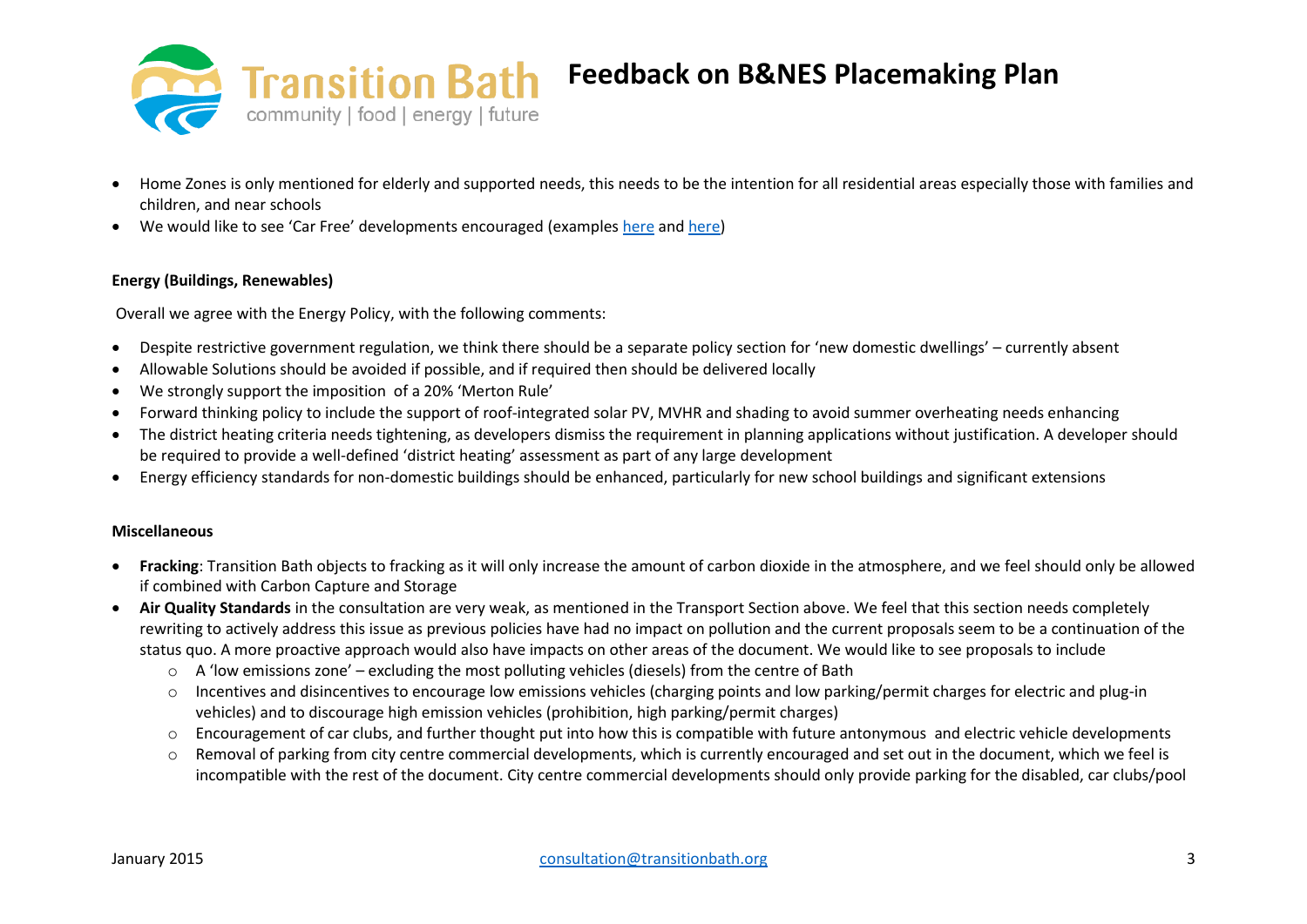

cars and shift workers – the remainder should be serviced by walking, cycling, public transport and Park & Ride. Providing additional parking in these developments is only going to increase congestion and pollution.

# **Detailed Feedback**

We have included page references in this feedback to try to remove ambiguity and so we can provide feedback where section numbers weren't available for reference in the document. These references relate to the online version of the document, and not the printed version of the document provided to the council's cabinet which is quite different in format and content.

| Page Ref       | Reference                                                               | Comment                                                                                                                                                                                                                     | Change Requested                                                                                                                                                                                                                      | Supporting<br><b>Documents</b> |
|----------------|-------------------------------------------------------------------------|-----------------------------------------------------------------------------------------------------------------------------------------------------------------------------------------------------------------------------|---------------------------------------------------------------------------------------------------------------------------------------------------------------------------------------------------------------------------------------|--------------------------------|
| p <sub>2</sub> | 11.                                                                     | Our comments contribute to most of the 7 strategic<br>objectives                                                                                                                                                            |                                                                                                                                                                                                                                       |                                |
| p8             | Maps page<br>24,25 of the<br><b>Master Plan</b><br><b>Vision report</b> | These maps indicate 2 edible walls along the river. This is<br>the only reference we could find to locations for informal<br>food growing, referred to in pp.260-262                                                        | Different types of informal food<br>growing, such as rooftop gardens,<br>edible landscaping and edible walls<br>should be encouraged along the river<br>corridor developments. Cordon fruit<br>trees could provide living 'railings'. |                                |
| p8-25          | 1.50-1.51                                                               | Options 1-3 indicate the provision of 800-900 new<br>dwellings, yet there is no reference to commensurate<br>provision for allotments. On the basis of 2 persons per<br>dwelling, c.400 allotment plots should be provided. | The lack of available, suitable land for<br>allotments in the area may require<br>innovative solutions such as rooftop<br>allotments and access to former<br>private allotment sites.                                                 |                                |
| p8-25          | 1.51                                                                    | Options 1-3 indicate one large retail area, rather than 'daily<br>needs' shopping as indicated by CR5.                                                                                                                      | "Daily needs" shopping will be<br>accommodated throughout the River<br>Corridor development to allow<br>residents and workers to shop for fresh<br>food on a daily basis.                                                             |                                |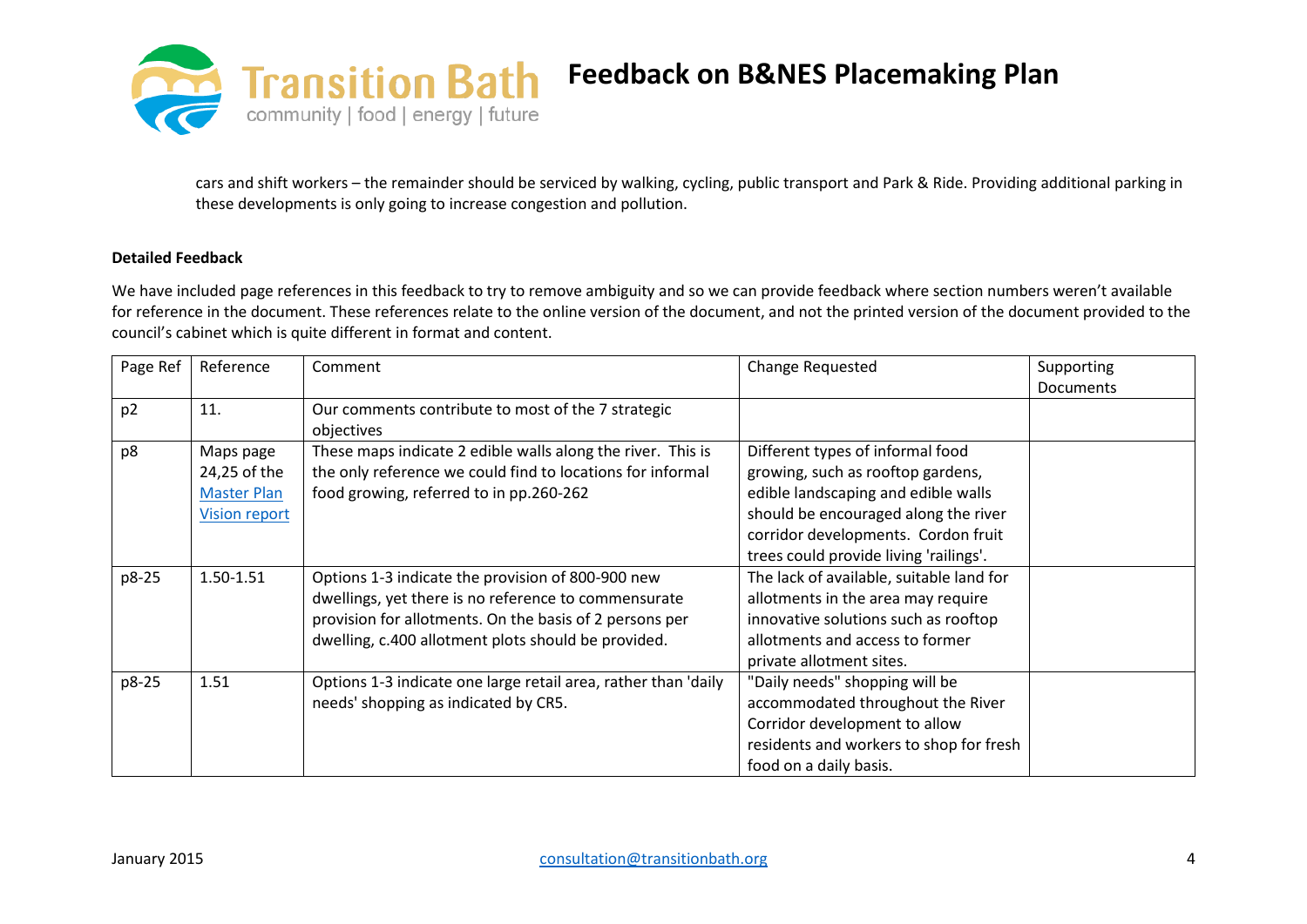

|                 |                 |                                                            | This ties in with our request for a new   |  |
|-----------------|-----------------|------------------------------------------------------------|-------------------------------------------|--|
|                 |                 |                                                            | 'neighbourhood hub/local centres          |  |
|                 |                 |                                                            | section'                                  |  |
| p25-26          | SB <sub>3</sub> | para 3. Views from Beechen Cliff and Sladebrook Avenue     | Consideration should be given to          |  |
|                 |                 | show how monolithic some of the new roofscapes are, e.g.   | mixed use within roofscapes to            |  |
|                 |                 | Pineway and Southgate. Roofscapes can be used for          | mitigate climate change by, e.g. water    |  |
|                 |                 | rainwater storage and capture, for solar cooling and power | storage, solar power and edible           |  |
|                 |                 | and for edible gardening. Mixed use, "patchwork"           | gardening.                                |  |
|                 |                 | roofscapes would avoid the monolithic look.                |                                           |  |
| p26             | SB <sub>3</sub> | para 10. Where is the Bath Pattern Book? Is it in draft    | The Bath Pattern Book should include      |  |
|                 |                 | form, and will there be an opportunity to comment on it?   | mixed use within roofscapes to            |  |
|                 |                 | Will it allow multi-purpose roofscapes? It is referred to  | mitigate climate change by, e.g., water   |  |
|                 |                 | numerous times in the document, but we can't find an       | storage, solar power and edible           |  |
|                 |                 | online copy of it?                                         | gardening.                                |  |
| p28             | North Quays     | Agree - Beautiful new pedestrian and cycling bridge.       | Also Suggest cutting Green Park road      |  |
|                 | 1.72            |                                                            | from being a through road to access       |  |
|                 |                 |                                                            | only                                      |  |
| P29             | North Quays     | 3. Agree - With being 'pedestrian friendly' and directly   | - 10 Needs to provide direct, desire line |  |
|                 | SB4             | connected to the river                                     | based routes for pedestrians AND          |  |
|                 |                 |                                                            | cyclists, with separated space for        |  |
|                 |                 | 10. Disagree                                               | cyclist on the main through routes        |  |
| P <sub>29</sub> | SB4             | 10. Strongly Disagree. Providing parking will encourage    | As suggested in 1.72 Green park to be     |  |
|                 |                 | bring vehicles into the city.                              | cut off                                   |  |
| p29             | SB4             | 5. Strongly Agree -                                        | This needs to include high quality        |  |
|                 |                 |                                                            | access routes for pedestrians and         |  |
|                 |                 |                                                            | cyclists                                  |  |
|                 |                 |                                                            |                                           |  |
|                 |                 |                                                            |                                           |  |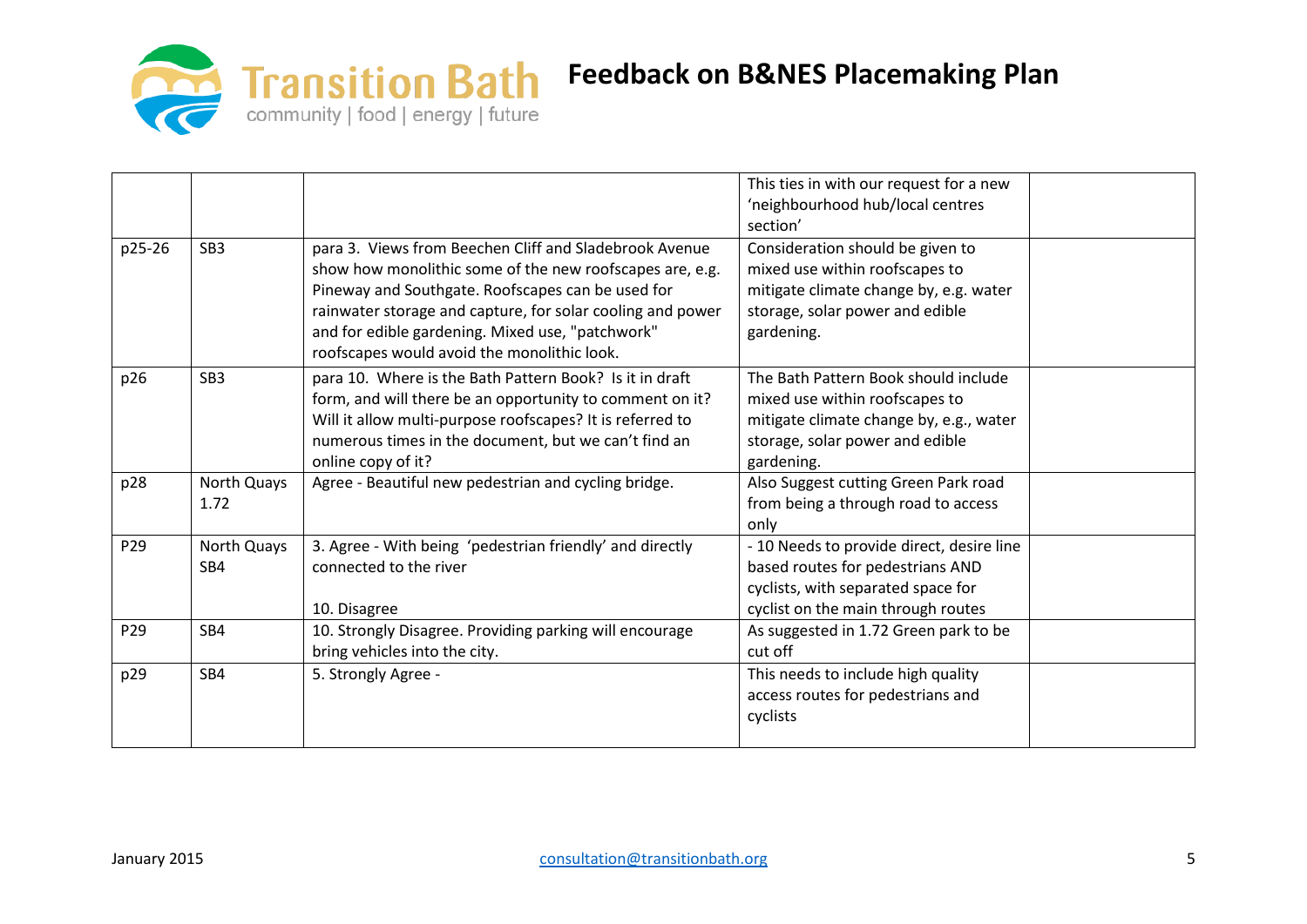

| P30    | North Quays<br>1.73 | Disagree - No basement parking in any option - this will just<br>generate motor vehicles to enter the city                                                                                                                                                                                                                                      |                                                                                                                                                                                                                         |  |
|--------|---------------------|-------------------------------------------------------------------------------------------------------------------------------------------------------------------------------------------------------------------------------------------------------------------------------------------------------------------------------------------------|-------------------------------------------------------------------------------------------------------------------------------------------------------------------------------------------------------------------------|--|
| p28-31 | SB4                 | para 8. Views from Beechen Cliff and Sladebrook Avenue<br>show how monolithic some of the new roofscapes are, e.g.<br>Pineway and Southgate. Roofscapes can be used for<br>rainwater storage and capture, for solar cooling and power<br>and for edible gardening. Mixed use, "patchwork"<br>roofscapes would avoid the monolithic look.        | Consideration should be given to<br>mixed use within roofscapes to<br>mitigate climate change by, e.g., water<br>storage, solar power and edible<br>gardening.                                                          |  |
| p32    | SB5A                | 7 Stongly Agree                                                                                                                                                                                                                                                                                                                                 | 7 This needs to include high quality<br>access routes for pedestrians and<br>cyclists                                                                                                                                   |  |
|        |                     | 8 Vehicular access should be minimized to service vehicles<br>and perhaps visitors to reduce congestion in Bath and<br>encourage other modes of transport in the centre of<br>town. We would also like to see pedestrian access all along<br>the river's edge.                                                                                  | Point 8: Could you introduce new text<br>to represent our request than vehicle<br>access to the site is minimised (filtered<br>permeability'), and could you remove<br>the word 'preferably' from the last<br>sentence? |  |
|        |                     | 11: Disagree                                                                                                                                                                                                                                                                                                                                    | 11 access by walking, cycling, public<br>transport should be encouraged, car<br>parking should only be provided for car<br>share and car club cars only                                                                 |  |
| p31-34 | SB5A                | paras 5 AND 6. Views from Beechen Cliff and Sladebrook<br>Avenue show how monolithic some of the new roofscapes<br>are, e.g. Pineway and Southgate. Roofscapes can be used<br>for rainwater storage and capture, for solar cooling and<br>power and for edible gardening. Mixed use, "patchwork"<br>roofscapes would avoid the monolithic look. | Consideration should be given to<br>mixed use within roofscapes to<br>mitigate climate change by, e.g., water<br>storage, solar power and edible<br>gardening.                                                          |  |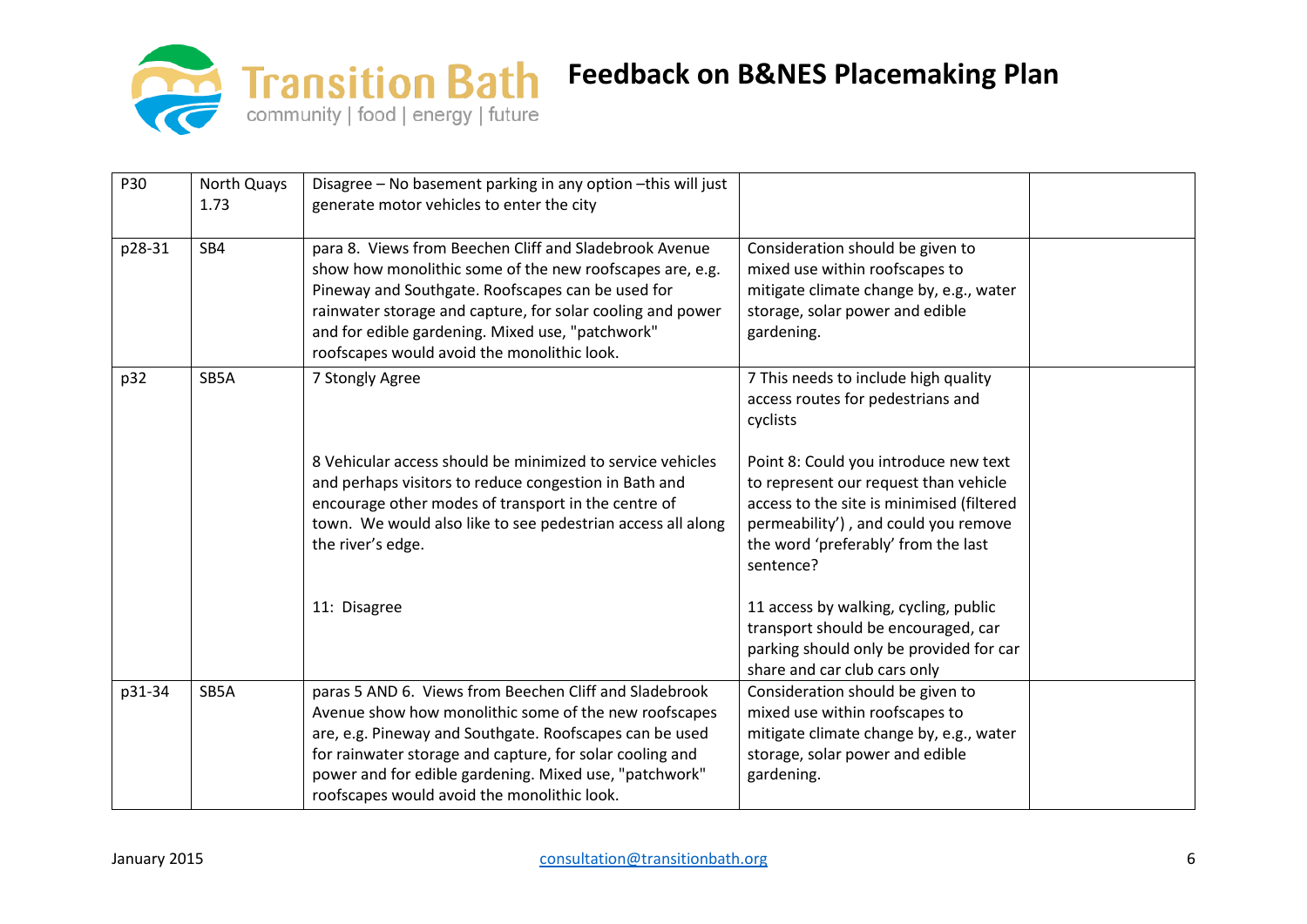

| p34-34 1 | South Bank      |                                                               | 1.85 - 7000 sq m of parking should not   |  |
|----------|-----------------|---------------------------------------------------------------|------------------------------------------|--|
|          |                 |                                                               | be provided, as it will encourage car    |  |
|          |                 |                                                               | use, congestion and pollution            |  |
| p36-36   | SB <sub>6</sub> | Sydenham Park, para 6: The "mass" of any new building will    | Consideration should be given to         |  |
|          |                 | result also in commensurate-sized roofscapes. These will      | mixed use within roofscapes to           |  |
|          |                 | offer opportunities for climate change mitigation, e.g. solar | mitigate climate change by, e.g., water  |  |
|          |                 | power, edible gardens, etc.                                   | storage, solar power and edible          |  |
|          |                 |                                                               | gardening.                               |  |
| p36-361  | SB6: Green      | We strongly agree with point 4.                               | Point 2: this needs to include making    |  |
|          | Park Station    |                                                               | the junction with Bougham Hayes a        |  |
|          | West            |                                                               | pedestrian and cycling priority junction |  |
|          |                 |                                                               | with safe segregated routes for each     |  |
|          |                 |                                                               | along the desire lines                   |  |
| p36-362  | SB6: Green      |                                                               | GDP Point 3: cycling should have its     |  |
|          | Park Station    |                                                               | own segregated tracks and not shared     |  |
|          | West            |                                                               | with buses                               |  |
| p36-363  | SB6:            | We strongly agree with points 1 and 6                         | Sydenham Point 1: could you add 'and     |  |
|          | Sydenham        |                                                               | cyclist' after the word pedestrian?      |  |
|          | park            |                                                               |                                          |  |
| p36-364  | <b>SB6:</b>     |                                                               | Sydenham Park Point 6: Pines Way         |  |
|          | Sydenham        |                                                               | should be removed from being a           |  |
|          | park            |                                                               | gyratory system                          |  |
| p36-415  | <b>SB6:</b>     |                                                               | Sydenham Park Point 7: Limited to        |  |
|          | Sydenham        |                                                               | disability users, and minimal            |  |
|          | park            |                                                               | operational needs, only                  |  |
| p411     | <b>SB13</b>     |                                                               | If the river path is not to have any     |  |
|          |                 |                                                               | lighting then there needs to be          |  |
|          |                 |                                                               | segregated cycle route to the north of   |  |
|          |                 |                                                               | the river from Locksbrook Road to        |  |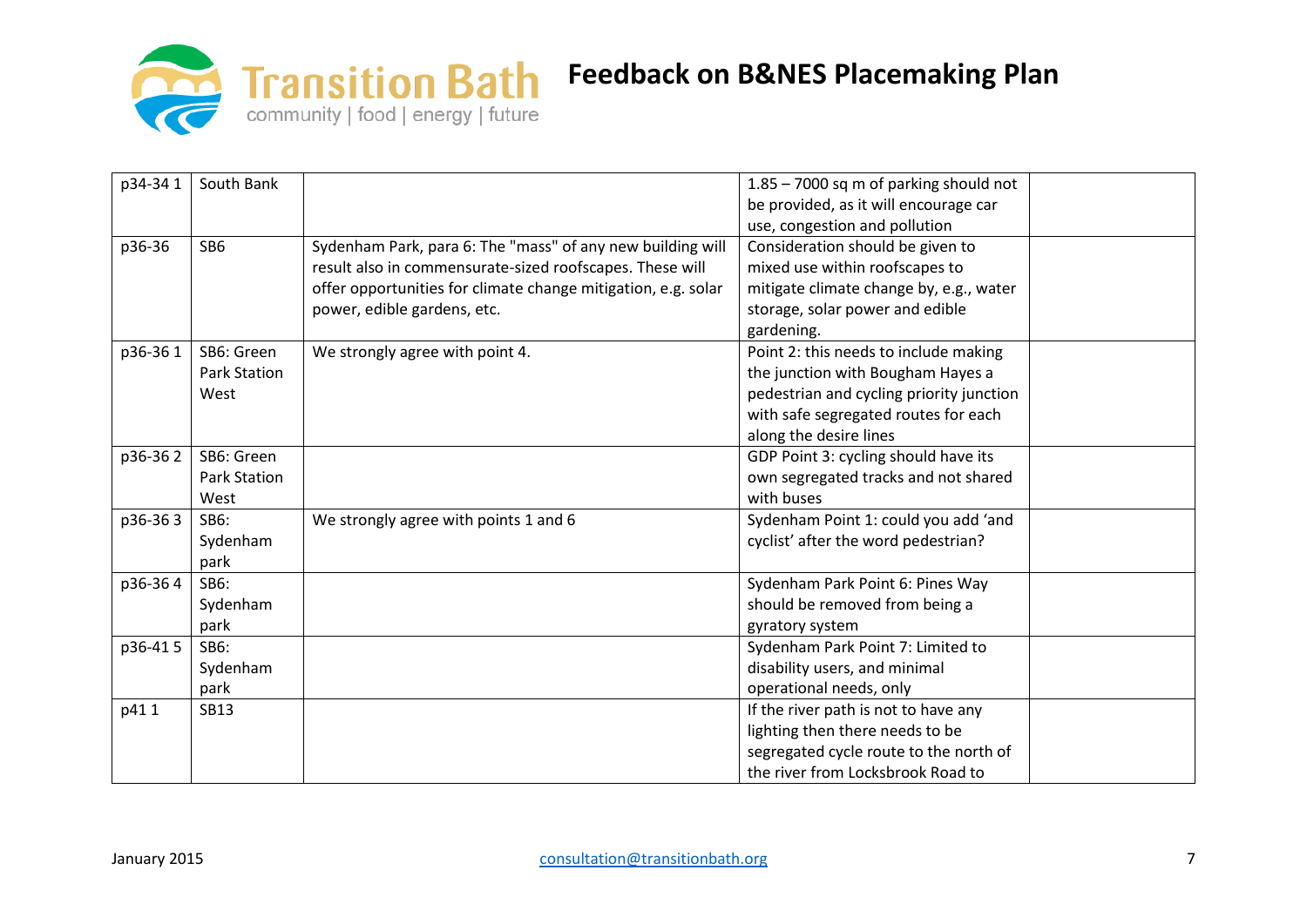

|         |                    |                                                                                                                                                                                            | Monmouth Place for safe night time<br>cycling                                                                |  |
|---------|--------------------|--------------------------------------------------------------------------------------------------------------------------------------------------------------------------------------------|--------------------------------------------------------------------------------------------------------------|--|
| p42 1   | SB9                | Point 9: we strongly agree with the statement that<br>improvements in cycling and pedestrian experience on the<br>Lower Bristol Road are required                                          | Point 8: could you include the words<br>'for cycling and pedestrians' before the<br>words 'to Oldfield Park' |  |
| p42 2   |                    |                                                                                                                                                                                            |                                                                                                              |  |
| p423    |                    |                                                                                                                                                                                            |                                                                                                              |  |
| p44 1   | SB8                | -4 Strongly agree - A commitment to create a new cycling<br>and pedestrian bridges over Windsor Bridge Road and<br>Lower Bristol Road should be included                                   |                                                                                                              |  |
| p46-461 | Locksbrook<br>road | Agree - 'accessed by a comprehensive sustainable cycling<br>and pedestrian network'                                                                                                        |                                                                                                              |  |
| p483    | SB11 p47           | 1.21 Strongly agree with pedestrian and cycling<br>connections                                                                                                                             | add that it is not only for 'local<br>communities' but also those working<br>there or visiting               |  |
| p481    | <b>SB11</b>        | Needs to be segregated pedestrian and cycling routes, that<br>follow the desire lines and with safe crossing points                                                                        | - 6 - commit to, rather than saying<br>'wherever practicable'                                                |  |
| p483    | SB11               | Point 8: we strongly agree                                                                                                                                                                 |                                                                                                              |  |
| p59     | 1.131              | Retention of RUH disused allotment site, for staff and<br>therapeutic use, possibly open to local residents via<br><b>Greenbank Gardens</b>                                                | Designate as Local Green Space                                                                               |  |
| p72-173 | SK8                | Para 1. Ancillary uses should include repair, re-use, and<br>upcycling. Not only would this conform to the waste<br>hierarchy, but could provide training and employment<br>opportunities. | List repair, re-use, and upcycling as<br>potential ancillary uses.                                           |  |
| p173    | 2.6                | Full support for housing that promotes health and well-<br>being. (2.6 bullet point 4)                                                                                                     |                                                                                                              |  |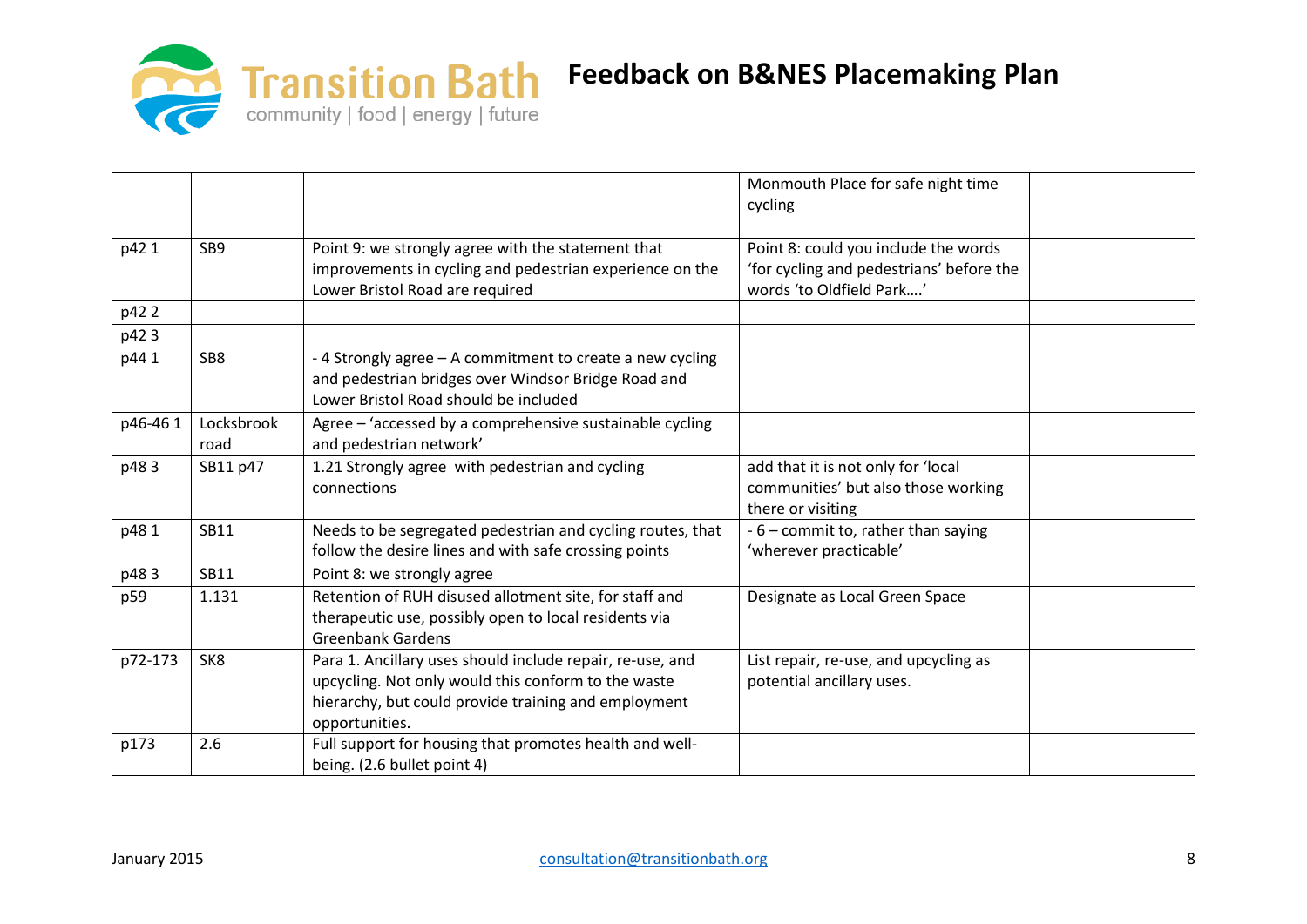

| p174- | H1             | Qualified support: Gardens should include raised beds for          | Modification required: Facilities          |  |
|-------|----------------|--------------------------------------------------------------------|--------------------------------------------|--|
| 176   |                | residents to do their own gardening. Grounds should                | required for on-site production of fruit   |  |
|       |                | include a vegetable plot so that meals can include fresh           | and vegetables to provide residents        |  |
|       |                | vegetables (not the tinned vegetables and powdered soups           | with a healthy diet. Gardens should        |  |
|       |                | provided in some residential units.) There should also be a        | include residents' own gardening           |  |
|       |                | 'daily needs' shop within reasonable walking distance.             | space, including provision of raised       |  |
|       |                |                                                                    | beds. Walking distance to a 'daily         |  |
|       |                |                                                                    | needs' shop should be identified.          |  |
| p176  | H1             | Strongly agree external areas being 'home zones'                   |                                            |  |
| p177  | H <sub>2</sub> | Strongly agree - Higher density and good local facilities          |                                            |  |
| p178  | H <sub>3</sub> |                                                                    | $1v$ – needs to say priorities sustainable |  |
|       |                |                                                                    | modes of transport, walking, cycling       |  |
|       |                |                                                                    | then PT                                    |  |
| p1791 | H4             |                                                                    | 1 - needs to say priorities sustainable    |  |
|       |                |                                                                    | modes of transport, walking, cycling       |  |
|       |                |                                                                    | then PT                                    |  |
| p1792 | ED.2B          |                                                                    | 1 - needs to say priorities sustainable    |  |
|       |                |                                                                    | modes of transport, walking, cycling       |  |
|       |                |                                                                    | then PT                                    |  |
| p192  | 2.86           | Fully support this approach.                                       |                                            |  |
| p193  | RE1            | Full support.                                                      |                                            |  |
| p1951 | 2.97           | Priority should be given to accommodation for agricultural         | Priority should be given to                |  |
|       |                | workers.                                                           | accommodation for agricultural             |  |
|       |                |                                                                    | workers.                                   |  |
| p1952 | RE3            | Qualified Support: Concerned that (iii.) conflicts with (ii), i.e. | Modification required: Change              |  |
|       |                | could allow loss of 9/10ths of agricultural function.              | "wholly" in (iii.) to "significantly".     |  |
| p196  | RE4            | Full support.                                                      |                                            |  |
| p197  | RE5            | Full support.                                                      |                                            |  |
|       |                |                                                                    |                                            |  |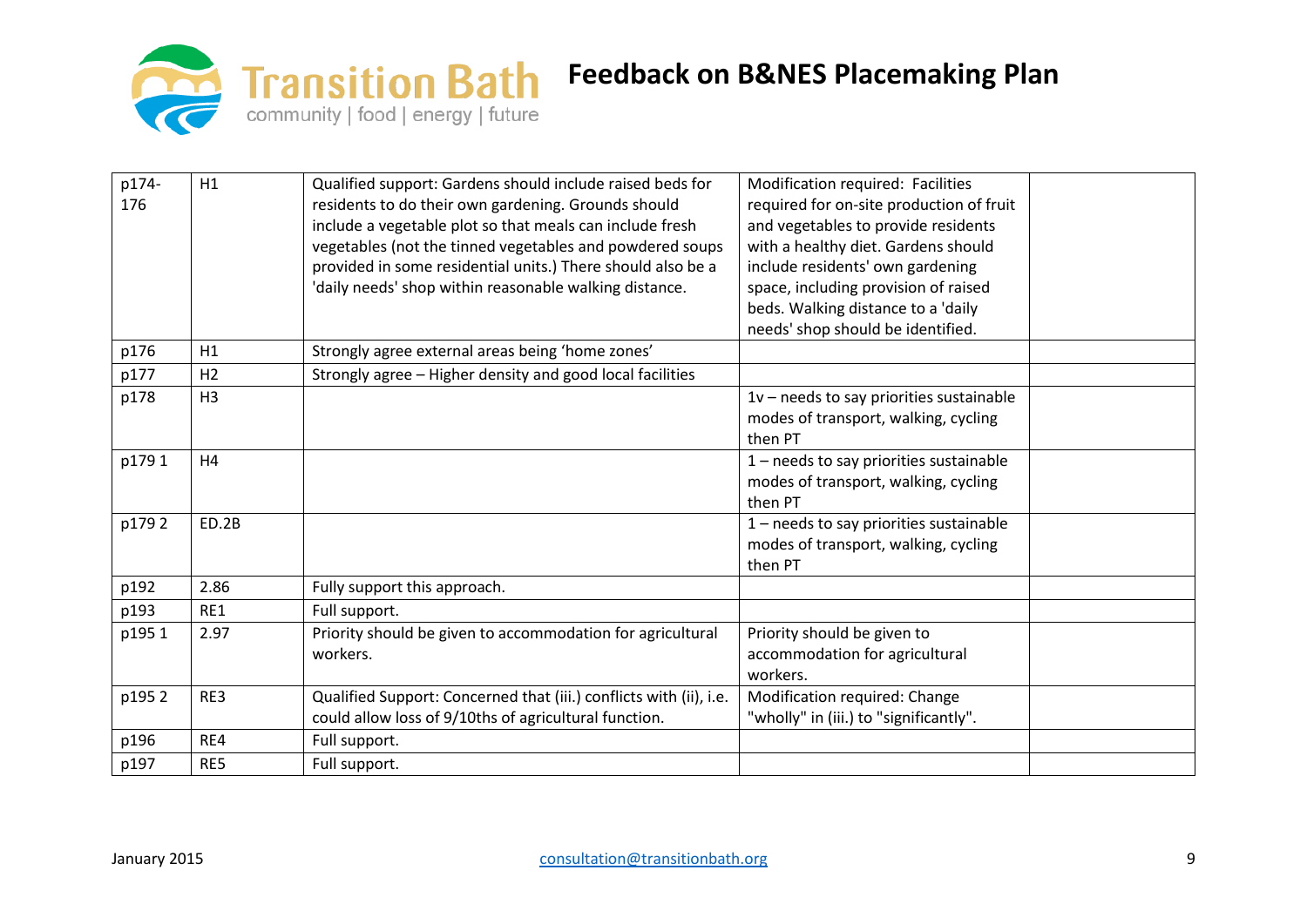

| p198 | RE6             | Qualified support: Conversion of buildings should not         | Modification required: Qualify by       |  |
|------|-----------------|---------------------------------------------------------------|-----------------------------------------|--|
|      |                 | conflict with RE4.                                            | making reference to RE4.                |  |
| p202 | 2.121           | 2.121 refers to the GVA Retail Assessment carried out in      |                                         |  |
|      |                 | 2014. As with its predecessor, it identifies the Bath         |                                         |  |
|      |                 | demographic as predominantly "Urban Intelligence", i.e.       |                                         |  |
|      |                 | concerned for social and environmental issues, interested in  |                                         |  |
|      |                 | sustainable food production (see p.34 of                      |                                         |  |
|      |                 | http://www.bathnes.gov.uk/sites/default/files/sitedocume      |                                         |  |
|      |                 | nts/Planning-and-Building-Control/Planning-                   |                                         |  |
|      |                 | Policy/Evidence-Base/Retail/retail strategy -                 |                                         |  |
|      |                 | 03 annex b.pdf ) and yet it still advocates more mass         |                                         |  |
|      |                 | market retailers and more parking (p.18)                      |                                         |  |
| p203 | CR1             | Qualified support, as it appears to promoting local           | Modification required: Priority should  |  |
|      |                 | shopping, easily accessible by residents on foot, by cycle or | be given to shops providing 'daily      |  |
|      |                 | public transport.                                             | needs', e.g. fresh food                 |  |
| p203 | CR1             | <b>Qualified Agree</b>                                        |                                         |  |
| p204 | CR <sub>2</sub> | Objection, unless there is public consultation on the precise | Modification: "There will be public     |  |
|      |                 | thresholds of floor space (cf. comment on 2.121)              | consultation on the precise threshold   |  |
|      |                 |                                                               | of floorspace following completion of   |  |
|      |                 |                                                               | Stage 2 of the 2014 Retail Study"       |  |
|      |                 |                                                               | Modification: we also feel that a full  |  |
|      |                 |                                                               | traffic assessment needs to take place, |  |
|      |                 |                                                               | which should assess whether the         |  |
|      |                 |                                                               | development has an impact on carbon     |  |
|      |                 |                                                               | emissions and pollution by the          |  |
|      |                 |                                                               | additional travel caused by these       |  |
|      |                 |                                                               | developments                            |  |
| p208 | CR5             | Full support. Local shops should be sufficiently dispersed to |                                         |  |
|      |                 | meet residents' daily needs (including fresh food), i.e.      |                                         |  |
|      |                 | within easy walking or cycling distance, or by bus.           |                                         |  |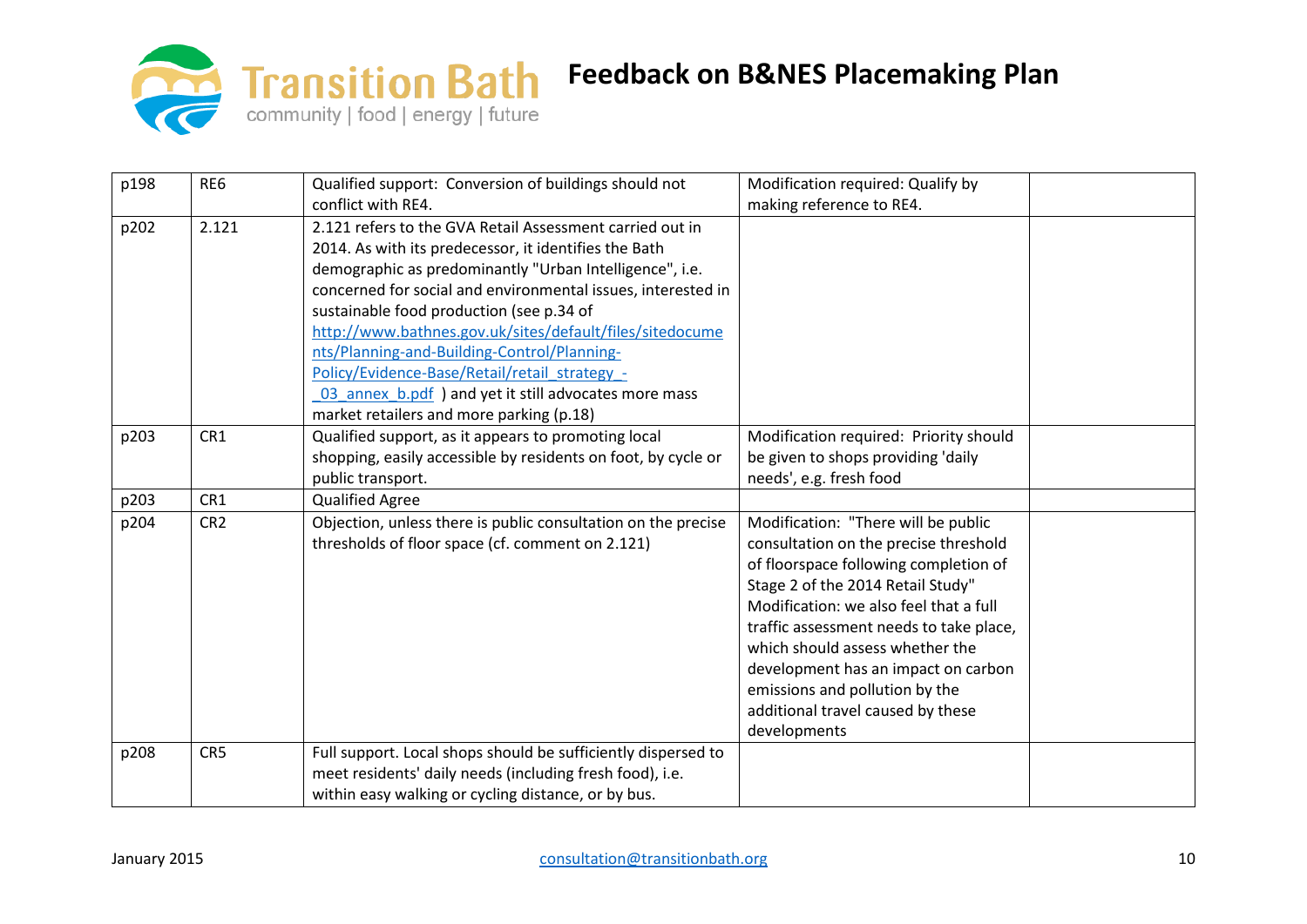

| p209 | 2.139       | School children are not the only people who might be           | Introduce measures such as the          | LGA: Obesity and the    |
|------|-------------|----------------------------------------------------------------|-----------------------------------------|-------------------------|
|      |             | exposed to unhealthy foods from fast food outlets. Bath has    | requirement for Health Impact           | Environment:            |
|      |             | a large number of university students, and areas of the city   | Assessments and control the             | regulating the          |
|      |             | fall within the 20% multiply-deprived populations              | proliferation of class use A5 premises, | growth of fast food     |
|      |             | nationally.                                                    | as other local authorities have done.   | outlets                 |
| p210 | 2.142       | Fully support the introduction of a policy to encourage new    |                                         |                         |
|      |             | markets (Option 1) and retain existing markets (Option 2).     |                                         |                         |
|      |             | The objective should be to increase the availability of fresh, |                                         |                         |
|      |             | preferably local, food.                                        |                                         |                         |
|      | $CR6 - new$ | There is an important chapter missing which needs to cover     | Could you include a new section for     | Shoppers and how        |
|      | chapter?    | all local centres / neighbourhood hubs within Bath.            | local/ neighbourhood hubs?              | they travel: Livable    |
|      |             | Bath is very lucky to have lots of neighbourhood hubs,         |                                         | <b>Neighbours Sheet</b> |
|      |             | Moorland Rd, Weston, Larkhall, Twerton, Southdown,             |                                         | <b>LN02</b>             |
|      |             | Chelsea Road, Bear Flat, Julian Road, Widcombe, London         |                                         |                         |
|      |             | Road, Bathwick and more.                                       |                                         |                         |
|      |             | Our group has identified that most people living in Bath live  |                                         |                         |
|      |             | within a 10 minute walk of a neighbourhood hub. We would       |                                         |                         |
|      |             | like to a section on the need to support, improve and invest   |                                         |                         |
|      |             | in these areas.                                                |                                         |                         |
|      |             | To do this there needs to be good provision for walking,       |                                         |                         |
|      |             | cycling and public transport so that these are the transport   |                                         |                         |
|      |             | modes of choice, rather than using the car, for accessing      |                                         |                         |
|      |             | these areas.                                                   |                                         |                         |
|      |             | Improving the public realm within these areas, creating        |                                         |                         |
|      |             | local identity and supporting local traders to thrive, within  |                                         |                         |
|      |             | vibrant centres                                                |                                         |                         |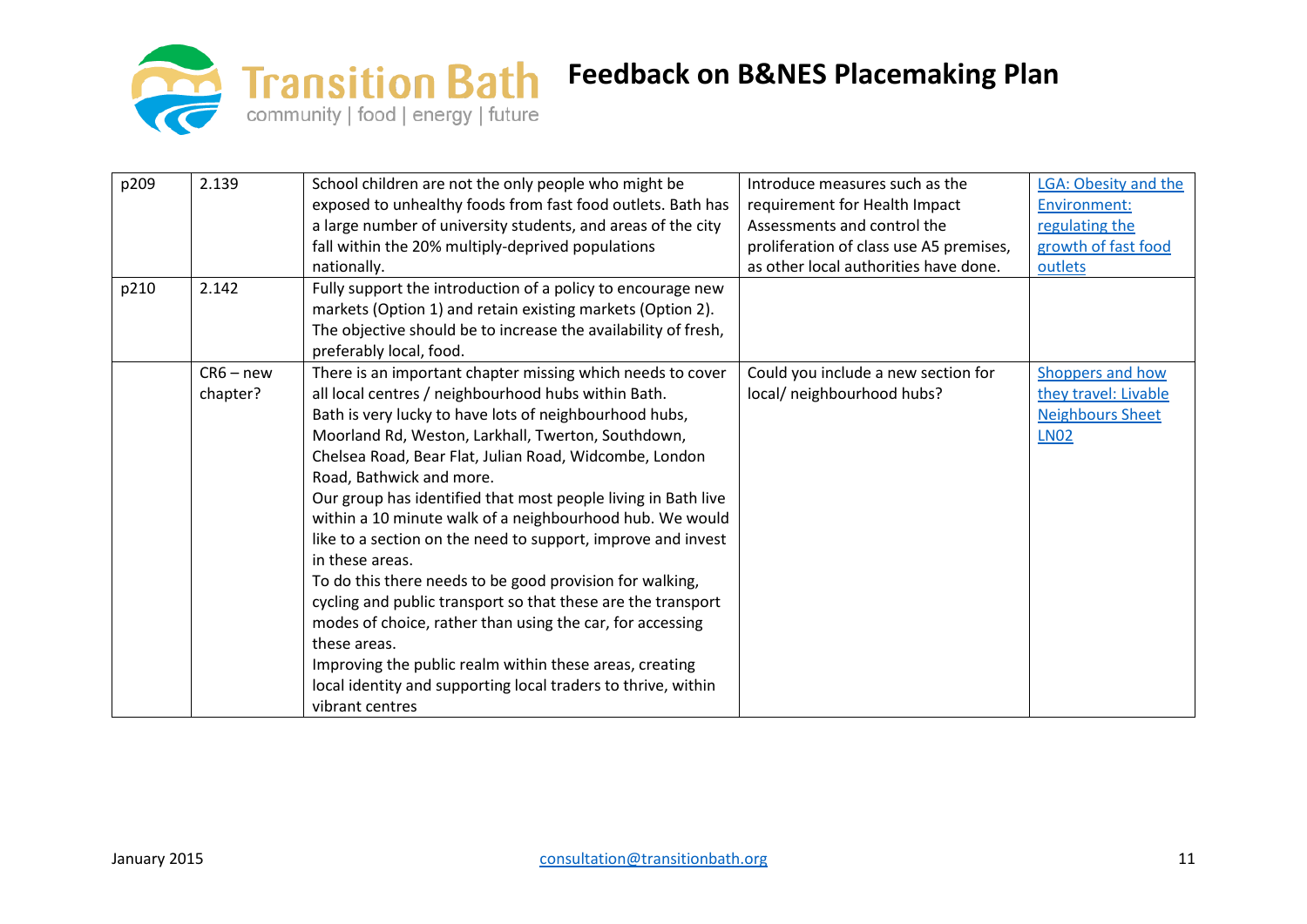

| p221  | UD.1 | Strongly support: We strongly support emerging policy UD1,<br>in particular "iii. Development should make connections $-$ by<br>foot, cycle, public transport and by $car - in$ that order.                                                                                                                                                                                                                                                                                                                                                                                                                    | Could you add in connections by foot<br>and cycle need to be made along<br>desire lines?                                                      |  |
|-------|------|----------------------------------------------------------------------------------------------------------------------------------------------------------------------------------------------------------------------------------------------------------------------------------------------------------------------------------------------------------------------------------------------------------------------------------------------------------------------------------------------------------------------------------------------------------------------------------------------------------------|-----------------------------------------------------------------------------------------------------------------------------------------------|--|
|       |      | Streets and Spaces must be legible" and "vii. Buildings and<br>spaces should be designed to be energy efficient."                                                                                                                                                                                                                                                                                                                                                                                                                                                                                              |                                                                                                                                               |  |
| p2224 | UD.3 | Strongly support: We strongly support emerging policy UD3,<br>in particular "i. Designed for ease of walking and cycling and<br>provide safe and quality routes."                                                                                                                                                                                                                                                                                                                                                                                                                                              | ii-change to 'semi permeable' ie allow<br>walking and cycling not cars. Also along<br>desire lines                                            |  |
|       |      | Viii/ix/: In recognition of climate change and the better<br>insulation in more modern homes, could the document<br>include a reference to summer overheating, which is a<br>problem with the current Bath Western Riverside designs<br>which the residents are complaining about. We feel that<br>avoiding summer overheating of buildings with integrated<br>external shading will become almost as important as<br>insulation in properties going forward. Passive ventilation is<br>only part of the solution and is more applicable to large<br>non-domestic buildings. Ix is not that easy to understand | Could you reword viii/ix to reflect to<br>cover the more general issue of<br>summer overheating?                                              |  |
|       | UD.3 | Would UD.3 permit urban agriculture, informal food<br>growing spaces, mini-orchards? These would seem to<br>address issues (vi.), (vii.) and (ix.)                                                                                                                                                                                                                                                                                                                                                                                                                                                             |                                                                                                                                               |  |
| p2226 | UD.4 | iii - Highly agree                                                                                                                                                                                                                                                                                                                                                                                                                                                                                                                                                                                             | Walking and cycling routes should take<br>priority over on street car parking.<br>Cycle parking needs to be provided                          |  |
|       |      | From an aesthetic and sustainability perspective we would<br>like to reduce the 'car dominance' on streetscapes; many<br>modern urban developments are dominated by cars parked<br>in front of buildings. We would like to see parking                                                                                                                                                                                                                                                                                                                                                                         | Could you reflect our comments in the<br>emerging policy?<br>e.g. xii. Avoid car dominant frontages<br>by reducing the need for car ownership |  |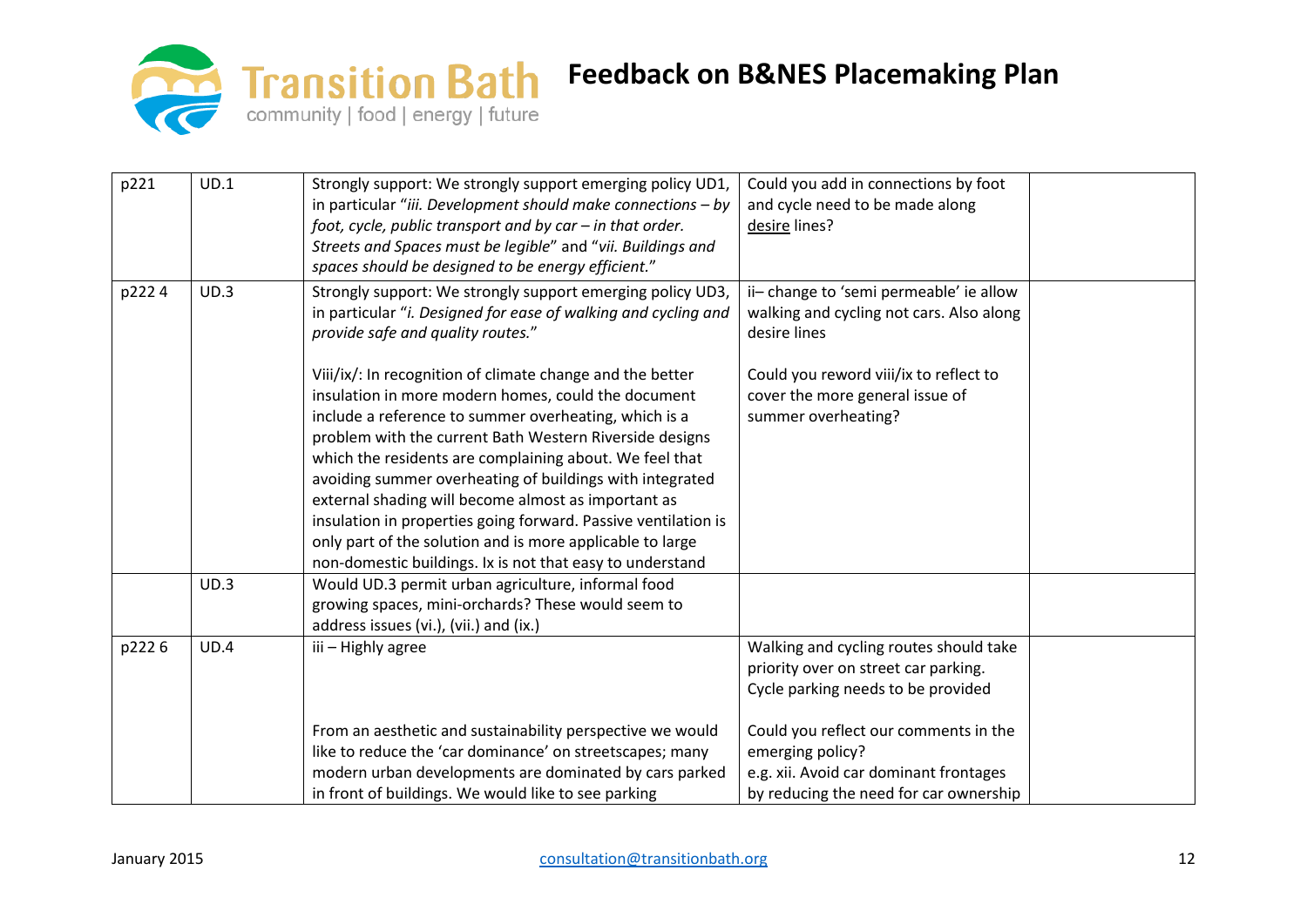

|      |               | minimized and hidden as much as possible, to support this       | with the provision of local services and |  |
|------|---------------|-----------------------------------------------------------------|------------------------------------------|--|
|      |               | we feel that local services like schools, small local shops and | Car Clubs                                |  |
|      |               | public transport need to be provided in order to reduce the     |                                          |  |
|      |               | demand. Additionally, where cars are required, the need for     |                                          |  |
|      |               | second cars should be provided by Car Clubs.                    |                                          |  |
| p228 | UD.8          | Strongly support: SMART lighting particularly if it leads to    |                                          |  |
|      |               | energy saving                                                   |                                          |  |
| p233 | 2.225         | Final bullet point: This is the only positive reference to      | Orchards should be treated as food       |  |
|      |               | orchards in the document, other than inclusion in a list of     | sources, not just as habits. As such,    |  |
|      |               | habits under NE3.                                               | they should be promoted and              |  |
|      |               |                                                                 | protected? Under LCR8. Orchards can      |  |
|      |               |                                                                 | be integrated into urban landscaping,    |  |
|      |               |                                                                 | playing a role in climate change         |  |
|      |               |                                                                 | mitigation.                              |  |
| p252 | LCR3          | <b>Building for Schools</b>                                     | New schools need to be designed and      |  |
|      |               |                                                                 | built to the benefit and encourage       |  |
|      |               |                                                                 | sustainable transport modes as the       |  |
|      |               |                                                                 | core means of travel to school for       |  |
|      |               |                                                                 | pupils and staff.                        |  |
|      |               |                                                                 | We would also like to see them meet      |  |
|      |               |                                                                 | minimum as-built energy performance      |  |
|      |               |                                                                 | standards e.g. DEC 'A' ratings, as the   |  |
|      |               |                                                                 | current recently design buildings don't  |  |
|      |               |                                                                 | do this (Verco 2013 Schools Energy       |  |
|      |               |                                                                 | Survey) and rate very poorly compared    |  |
|      |               |                                                                 | with their Victorian counterparts on a   |  |
|      |               |                                                                 | $CO2/m2$ energy usage basis.             |  |
| p255 | <b>LRC5-3</b> | Strongly agree                                                  |                                          |  |
| p261 | LCR8          | Strongly support: agree with wording on allotments              |                                          |  |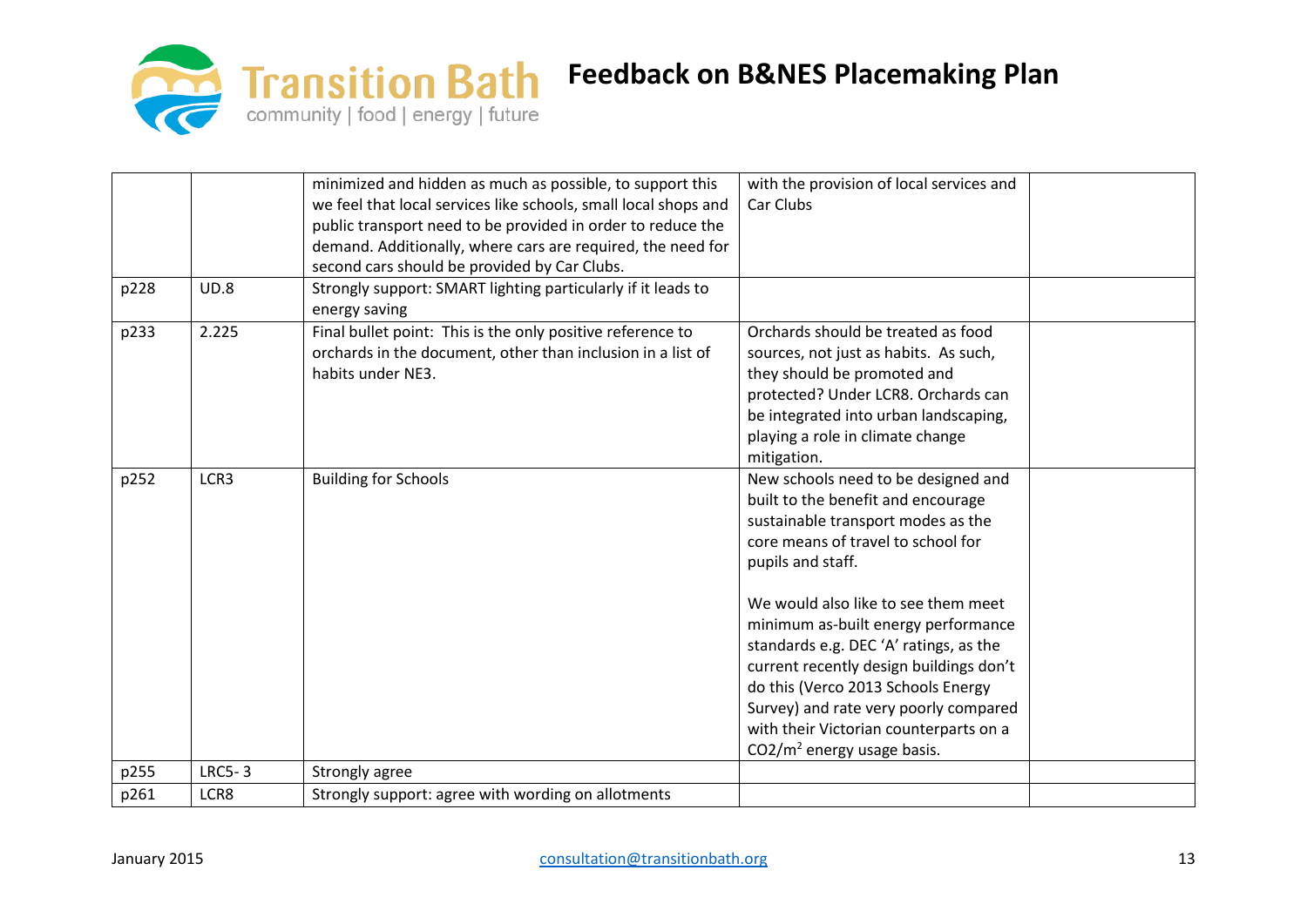

| p262 | LCR9       | A minor amendment to the main text would be to include         | Brighton & Hove Council include           | <b>Brighton &amp; Hove City</b> |
|------|------------|----------------------------------------------------------------|-------------------------------------------|---------------------------------|
|      |            | orchards in the list of growing spaces to be provided within   | questions about food growing space in     | <b>Council: Food</b>            |
|      |            | developments                                                   | their planning application                | <b>Growing Planning</b>         |
|      |            |                                                                | questionnaire. They have also been        | <b>Advice Note</b>              |
|      |            |                                                                | able to get developers to take some       |                                 |
|      |            |                                                                | innovative approaches to food             |                                 |
|      |            |                                                                | growing: See link.                        |                                 |
| p262 | LCR9       | Object: Given the shortage of allotment land in Bath and       | Given on all 3 MOD sites, while           |                                 |
|      |            | long waiting lists we urge the council to adopt 'Option 4'     | recognising the need for allotments,      |                                 |
|      |            | requiring developers of large developments over 140            | the council has agreed a financial        |                                 |
|      |            | homes to provide on-site allotments, 'Option 5' would be a     | contribution instead without plans for    |                                 |
|      |            | less acceptable alternative                                    | delivering allotments. We think there     |                                 |
|      |            |                                                                | should be a Grampian condition            |                                 |
|      |            |                                                                | imposed on all large developments to      |                                 |
|      |            |                                                                | ensure allotments are built on-site or    |                                 |
|      |            |                                                                | nearby.                                   |                                 |
|      | ST1 to ST8 | Although we support general principles of ST1 to 8,            | The policy should be updated to           |                                 |
|      |            | particularly the modal shift to walking, cycling and public    | include more proactive measures on        |                                 |
|      |            | transport we feel it could be more positive and future         | reducing pollution and congestion.        |                                 |
|      |            | looking. We also feel that the council is failing to address   |                                           |                                 |
|      |            | the issue of traffic pollution which is above EU               | The policy includes no mention of Car     |                                 |
|      |            | recommended levels in Bath, and has not been improved in       | Clubs or electric vehicles.               |                                 |
|      |            | the last 10 years. In particular we would like to see the      |                                           |                                 |
|      |            | following:                                                     | It should be assumed that any new         |                                 |
|      |            | New standard alone sections walking (i.e. a separate 'ST<br>1. | development is likely to increase         |                                 |
|      |            | section), cycling and public transport                         | congestion and therefore pollution,       |                                 |
|      |            | Integration of car clubs woven into the policy to reduce<br>2. | and that this will act against any policy |                                 |
|      |            | demand for parking and second cars. The policy should          | to reduce pollution.                      |                                 |
|      |            | include forward thinking proposals which should take           |                                           |                                 |
|      |            | into account the potential disruptive changes from             |                                           |                                 |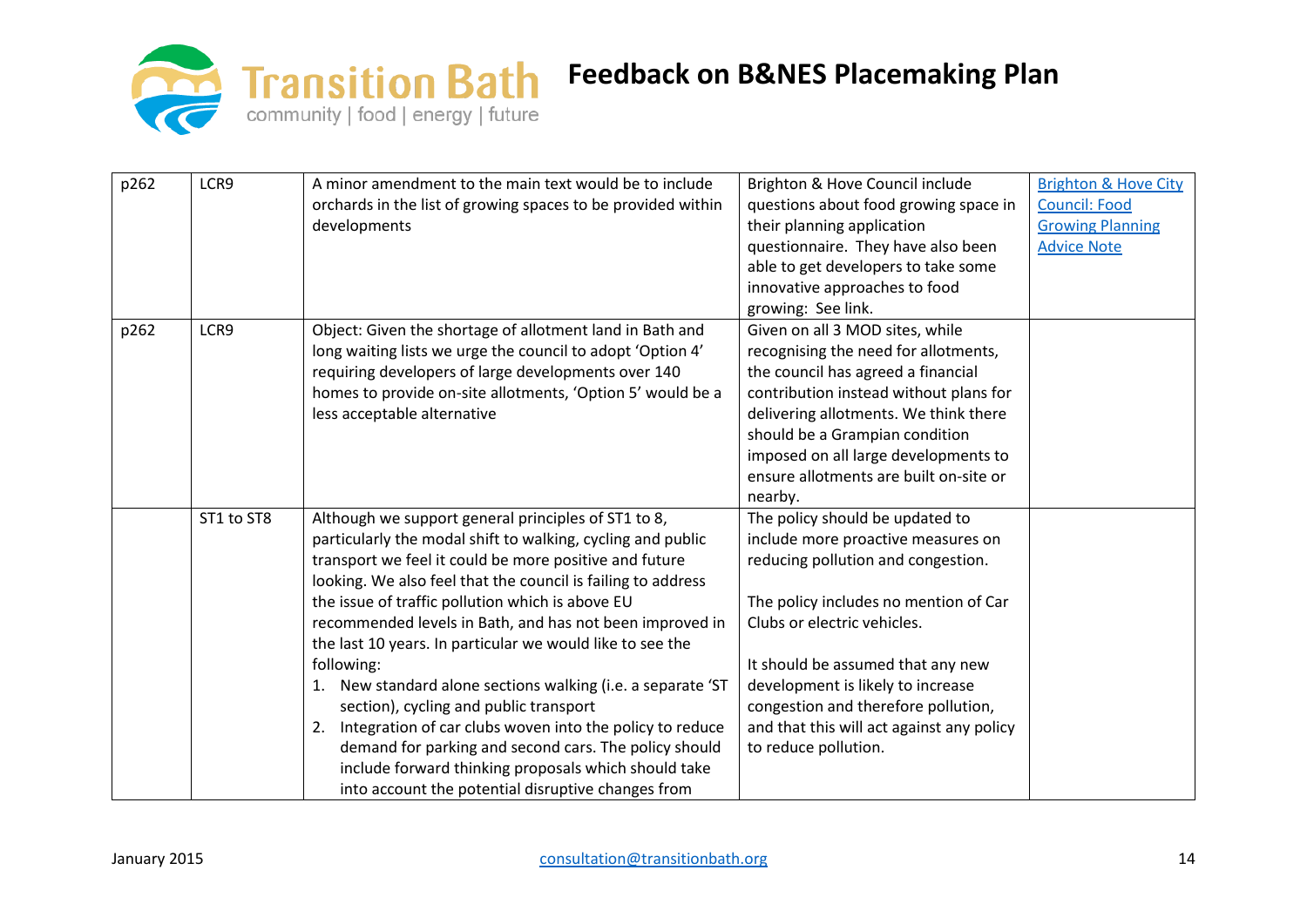

|                |                 | antonymous vehicles in the next 10 to 20 years, with<br>the potential like Car Clubs to reduce demand for car<br>parking by up to 95%.<br>3. The promotion of electric and plug-in vehicles with<br>requirements for minimum numbers of electric<br>charging points for all new developments, and cabling<br>to allow future access for all vehicles to charging points<br>4. A positive policy with respect to pollution if cars must<br>be driven: positive incentives for low pollution vehicles<br>and disincentives for highly pollution vehicles.<br>Measures could include a low emissions zone, higher<br>parking/permit charges for diesels (and lower ones for<br>electrics)<br>Provision of local services to avoid the need for<br>5.<br>transport | The council should be aiming to reduce<br>traffic pollution below EU<br>recommended levels, nothing in the<br>whole document seems to address<br>this? |  |
|----------------|-----------------|----------------------------------------------------------------------------------------------------------------------------------------------------------------------------------------------------------------------------------------------------------------------------------------------------------------------------------------------------------------------------------------------------------------------------------------------------------------------------------------------------------------------------------------------------------------------------------------------------------------------------------------------------------------------------------------------------------------------------------------------------------------|--------------------------------------------------------------------------------------------------------------------------------------------------------|--|
| p263-<br>263 1 | $ST1 - 1$       | Qualified agree - That removable of congestion does not<br>mean providing more road space for cars to drive quicker or<br>that traffic management is not a substitute for proper<br>segregated provision for pedestrians and cyclists, and that<br>assisting the integration of all forms of transport does not<br>mean more cars and lorries<br>However we would like the consultation to include separate<br>new sections for walking, cycling and public transport.                                                                                                                                                                                                                                                                                         | Points 1 & 2 & 5: Remove 'where<br>possible'<br>Point 4: Add 'using sustainable forms<br>of transport'                                                 |  |
| p265           | ST <sub>2</sub> | Strongly Support: we support the council in safeguarding<br>potential sustainable transport routes                                                                                                                                                                                                                                                                                                                                                                                                                                                                                                                                                                                                                                                             |                                                                                                                                                        |  |
| p2683          | ST <sub>3</sub> | Agree                                                                                                                                                                                                                                                                                                                                                                                                                                                                                                                                                                                                                                                                                                                                                          | Point 4: Add can be shown that these<br>have been provided for as the priority<br>Point 7: Add to the benefit of                                       |  |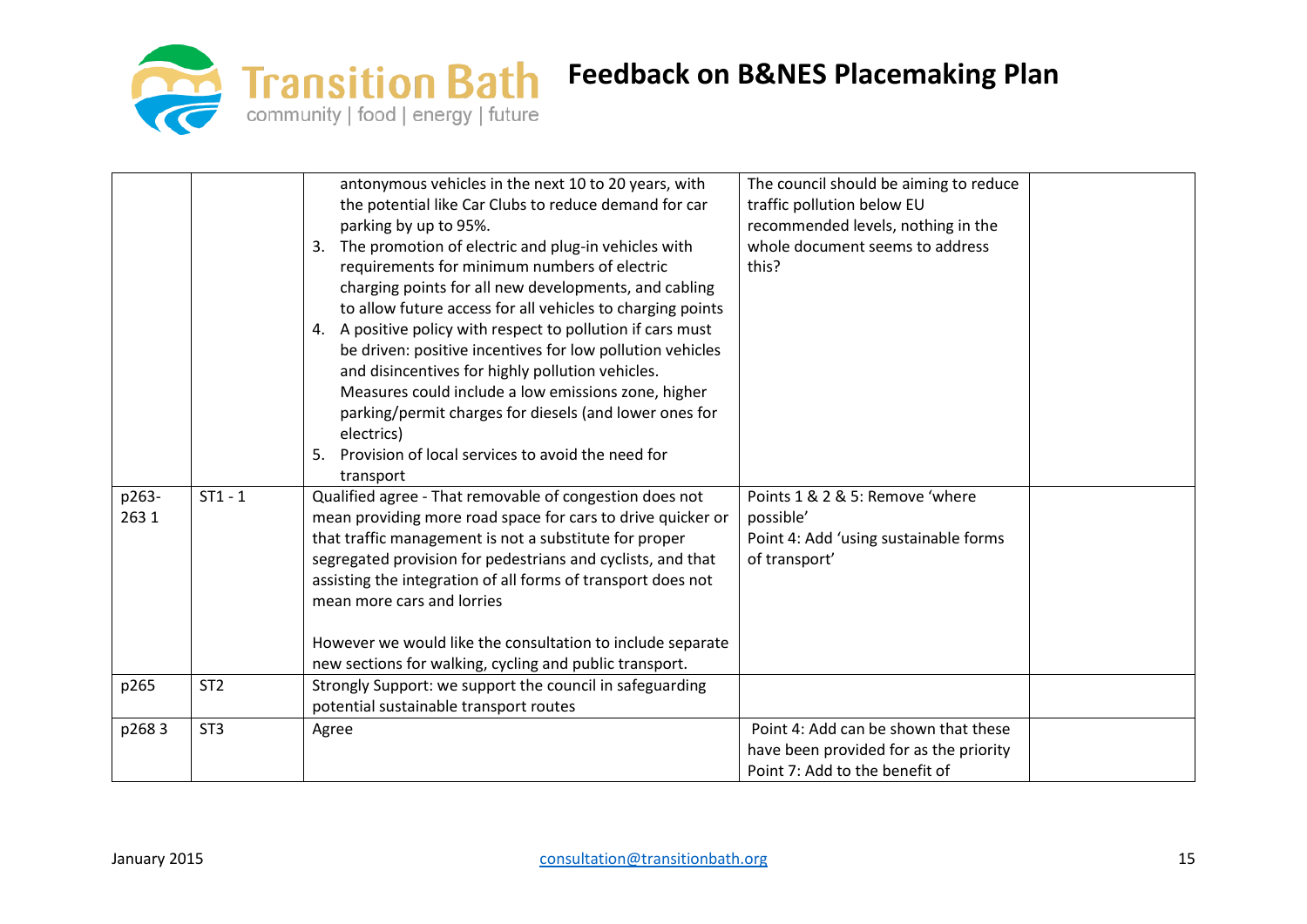

| p268-<br>269 | ST <sub>4</sub> | Strongly Support: maintaining the rail freight yard may<br>provide options in future to reduce the volume of delivery<br>vehicles travelling into and through Bath                                                                                                                                                                     |                                                                                                                                                                                                                                                                                                                                                                                                                                                                                                                                                                                           |  |
|--------------|-----------------|----------------------------------------------------------------------------------------------------------------------------------------------------------------------------------------------------------------------------------------------------------------------------------------------------------------------------------------|-------------------------------------------------------------------------------------------------------------------------------------------------------------------------------------------------------------------------------------------------------------------------------------------------------------------------------------------------------------------------------------------------------------------------------------------------------------------------------------------------------------------------------------------------------------------------------------------|--|
| p2701        | 2.333           |                                                                                                                                                                                                                                                                                                                                        | Not just 'historic streets & spaces',<br>should be whole of World Heritage Site                                                                                                                                                                                                                                                                                                                                                                                                                                                                                                           |  |
| p2703        | $ST5 - 1$       | Agree                                                                                                                                                                                                                                                                                                                                  | Point 1: Add not just the centre of Bath<br>shopping streets - add all<br>neighborhood hubs<br>Point 3: Add that linked, continuous<br>and safe routes 'are' provided as a<br>priority<br>Point 5: As long as this does not mean<br>providing for motor vehicles over<br>pedestrians and cyclist                                                                                                                                                                                                                                                                                          |  |
| p2711        | ST <sub>6</sub> | Although would prefer it if people didn't drive to Bath and<br>instead use public transport we recognise that this is<br>difficult to stop. In this circumstance, if there is no<br>alternative, we support the council in expanding Park &<br>Ride facilities as it will alleviate congestion and pollution in<br>the centre of town. | Points 1, 2 and 3 appear too<br>prescriptive in favour of the Green<br>Belt. We feel that it would be better if<br>impact on the Green Belt was weighed<br>up against the benefits of reduced<br>pollution and congestion in the centre<br>of town. We also feel that the council<br>should look to avoid large expanses of<br>black tarmac and look to less visibly<br>obtrusive surface treatments.<br>On existing sites, if not too visibly<br>intrusive (e.g. Lansdown, Odd Down)<br>we feel the council should look to<br>install solar panel 'roofing' on Park &<br>Ride car parks. |  |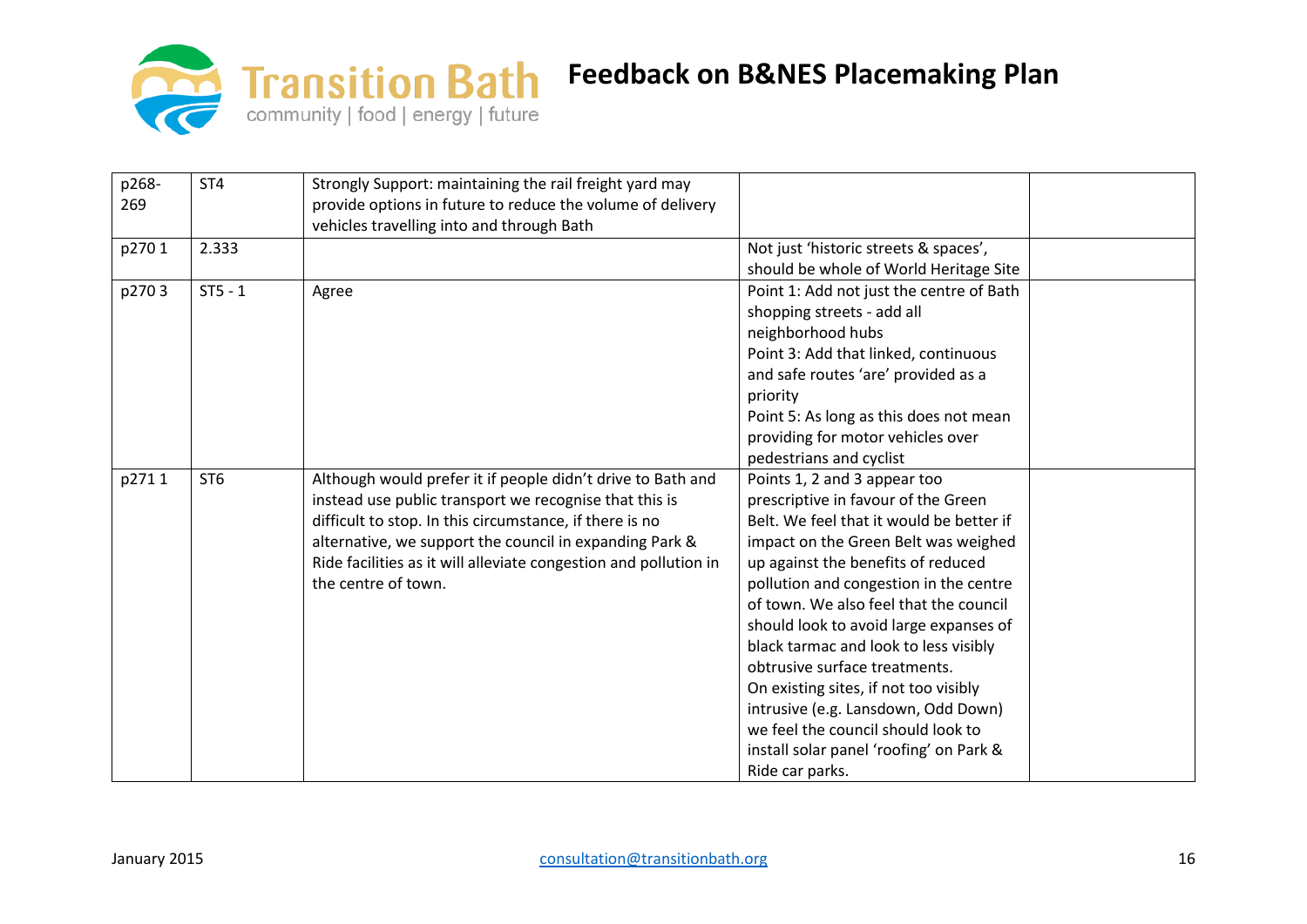

| p272-<br>2721 | ST7                         | Strongly agree                                                                                                                                                                                                                                                                                                                                                                                                                                                                                                                           | Point 1: Add with the priority of<br>walking and cycling following desire<br>lines<br>Point 2: Add 'using sustainable forms<br>of transport'<br>Point 6: This needs to be qualified to<br>discourage vehicle use<br>Point 8: That provision for walking an<br>cycling takes priority<br>Point 9: As long as walking and cycling<br>and PT are the priority<br>Point 11: Providing car parking should<br>be discouraged as this will encourage<br>car use |  |
|---------------|-----------------------------|------------------------------------------------------------------------------------------------------------------------------------------------------------------------------------------------------------------------------------------------------------------------------------------------------------------------------------------------------------------------------------------------------------------------------------------------------------------------------------------------------------------------------------------|----------------------------------------------------------------------------------------------------------------------------------------------------------------------------------------------------------------------------------------------------------------------------------------------------------------------------------------------------------------------------------------------------------------------------------------------------------|--|
| p274          | 2.344 Parking<br>Standards  | Object: why is there no opportunity to comment on parking<br>standards? As per our previous comments we feel the<br>council should using parking standards to reduce traffic and<br>more particularly traffic pollution, by discouraging diesels<br>and promoting electric cars, plugin hybrids and car clubs.<br>The council should also plan for the needs of autonomous<br>vehicles, with similar footprints to car clubs which over the<br>next 2 decades will lead to disruptive changes in the current<br>models of car ownership. | Parking standards should look to<br>minimise parking in the centre of<br>town. Provide differential parking and<br>permit prices to discourage diesels and<br>encourage electric vehicles. A standard<br>for new parking facilities to provide 1<br>in N parking slots with charging points<br>and ensure electricity cables are close<br>to all spaces, so infrastructure is ready<br>when electric cars become prevalent<br>and need charging.         |  |
| P278          | Sustainable<br>Construction | There seems to be no section covering 'new developments'<br>e.g. 'Energy Efficiency in New Dwellings', we know the<br>council is restricted under recent Deregulation Bill<br>legislation, but we feel a section on this would be useful.                                                                                                                                                                                                                                                                                                | Add a section on new domestic<br>dwellings.<br>Include a requirement to meet a<br>summer 'overheating standard' e.g.<br>optional SAP assessment - include it as                                                                                                                                                                                                                                                                                          |  |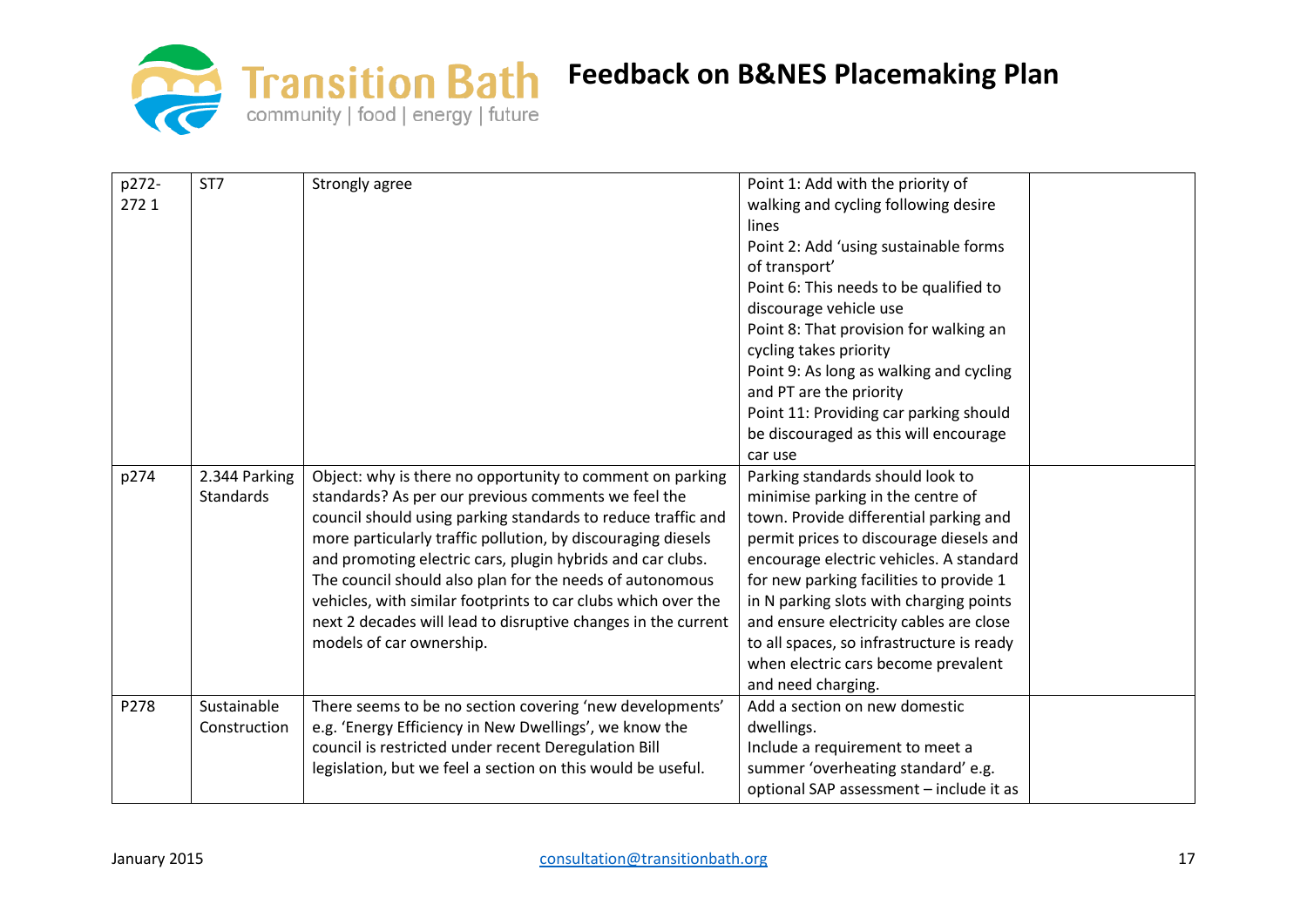

|       |                  | For example we have concerns about overheating in new<br>dwellings as is happening at Crest Nicholson's Riverside<br>development, as a result of no solar shading.                                                                                                                                                                                                                                                                                                                                                                                                                                                                                                   | a question in the 'sustainability<br>checklist planning application' if it isn't<br>already?                                                                                                                                                                                                                                                                                                                                                                                                                                                                                                                                                                                                                 |  |
|-------|------------------|----------------------------------------------------------------------------------------------------------------------------------------------------------------------------------------------------------------------------------------------------------------------------------------------------------------------------------------------------------------------------------------------------------------------------------------------------------------------------------------------------------------------------------------------------------------------------------------------------------------------------------------------------------------------|--------------------------------------------------------------------------------------------------------------------------------------------------------------------------------------------------------------------------------------------------------------------------------------------------------------------------------------------------------------------------------------------------------------------------------------------------------------------------------------------------------------------------------------------------------------------------------------------------------------------------------------------------------------------------------------------------------------|--|
| p2811 | SCR1             | Strongly support: we strongly support this measure and<br>hope in future, potentially with a change of government,<br>that planning regulations require home owners upgrade the<br>efficiency of their existing homes as part of getting<br>permission to extend their homes. We support Option 1.                                                                                                                                                                                                                                                                                                                                                                   |                                                                                                                                                                                                                                                                                                                                                                                                                                                                                                                                                                                                                                                                                                              |  |
| p2812 |                  | Comment: 'draft' proofing is spelt wrong in the 'Emerging<br>Policy Approach: SCR1' box, if should be 'draught'                                                                                                                                                                                                                                                                                                                                                                                                                                                                                                                                                      | Correct spelling of 'draft' to 'draught'                                                                                                                                                                                                                                                                                                                                                                                                                                                                                                                                                                                                                                                                     |  |
| p282  | SCR <sub>2</sub> | Qualified support: while we support the general aims of this<br>policy and would prefer 'Option 1'. We would like the<br>council to impose higher standards on its own buildings, in<br>particular its schools. Its recently built schools are no more<br>energy efficiency than Victorian Schools (2013 Verco Energy<br>Survey of 72 B&NES Schools). Although the council's<br>architects department claims to require insulation at<br>minimum building regulations plus 25%, we think this policy<br>is misguided as efficient management of ventilation and<br>thermostatic control is far more important in buildings with<br>high internal gains like schools. | Comment: include new standards for<br>schools, ideally require a minimum<br>number of energy rating points under<br>BREEAM or minimum DEC ratings e.g.<br>'A'. 'Soft Landings' should be required<br>of a period 2 years after delivery of<br>new buildings, with contractual<br>requirements for deliverers to meet<br>the energy targets set during their<br>planning applications. B&NES needs to<br>lead by example on its own buildings.<br>The policy should include substantial<br>extensions to new buildings, so for<br>example those more than 200m <sup>2</sup> ? The<br>word 'substantial' needs to be<br>quantified?<br>Lessons learnt from the 2013 Verco<br>Energy Survey of 72 schools, some |  |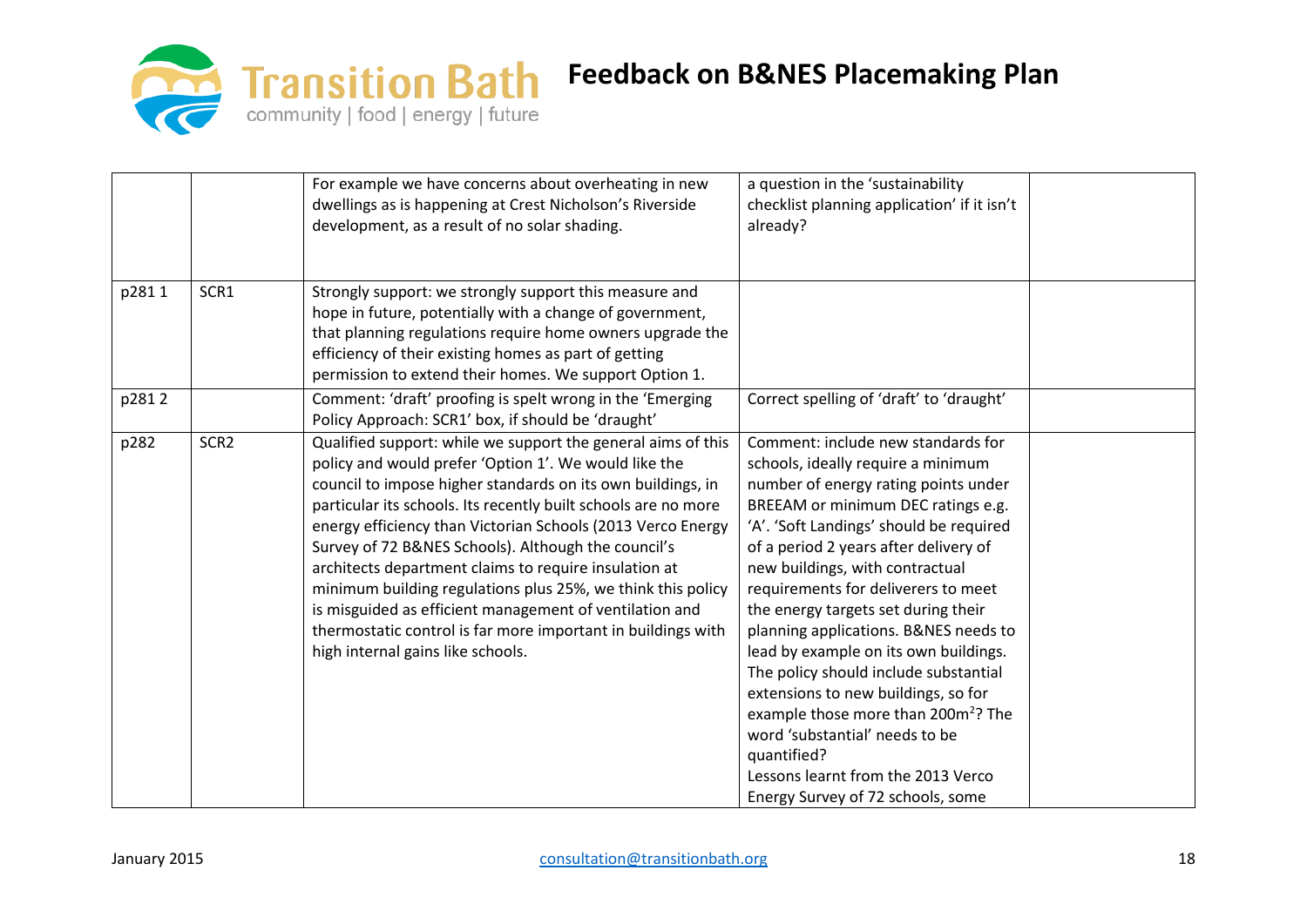

|      |      |                                                                                                   | recently built should be incorporated<br>into new more detailed standards and<br>guidance.<br>This policy should also be reflected in<br>the 'Building for Schools' section of the<br>policy (p252) |  |
|------|------|---------------------------------------------------------------------------------------------------|-----------------------------------------------------------------------------------------------------------------------------------------------------------------------------------------------------|--|
| p283 | SCR3 | Strongly Support: we strongly support the council's policy of                                     |                                                                                                                                                                                                     |  |
|      |      | delivering Allowable Solutions locally if possible, and                                           |                                                                                                                                                                                                     |  |
|      |      | disagree with national policy which is likely to lead large                                       |                                                                                                                                                                                                     |  |
|      |      | developers to offset carbon emissions at unrealistically low                                      |                                                                                                                                                                                                     |  |
|      |      | levels. We would hope however that Allowable Solutions                                            |                                                                                                                                                                                                     |  |
|      |      | are not necessary and onsite solutions are delivered<br>particularly with reduced solar PV costs. |                                                                                                                                                                                                     |  |
| p283 |      | Comment: the 'Emerging Policy Approach: SCR12' box is                                             | Fix wording and commenting of                                                                                                                                                                       |  |
|      |      | mislabelled, it should be SCR3, the auto comment box is                                           | section references which appears to be                                                                                                                                                              |  |
|      |      | also wrong when you click through on-line and where it is                                         | wrong (typos?).                                                                                                                                                                                     |  |
|      |      | labelled ST2.                                                                                     |                                                                                                                                                                                                     |  |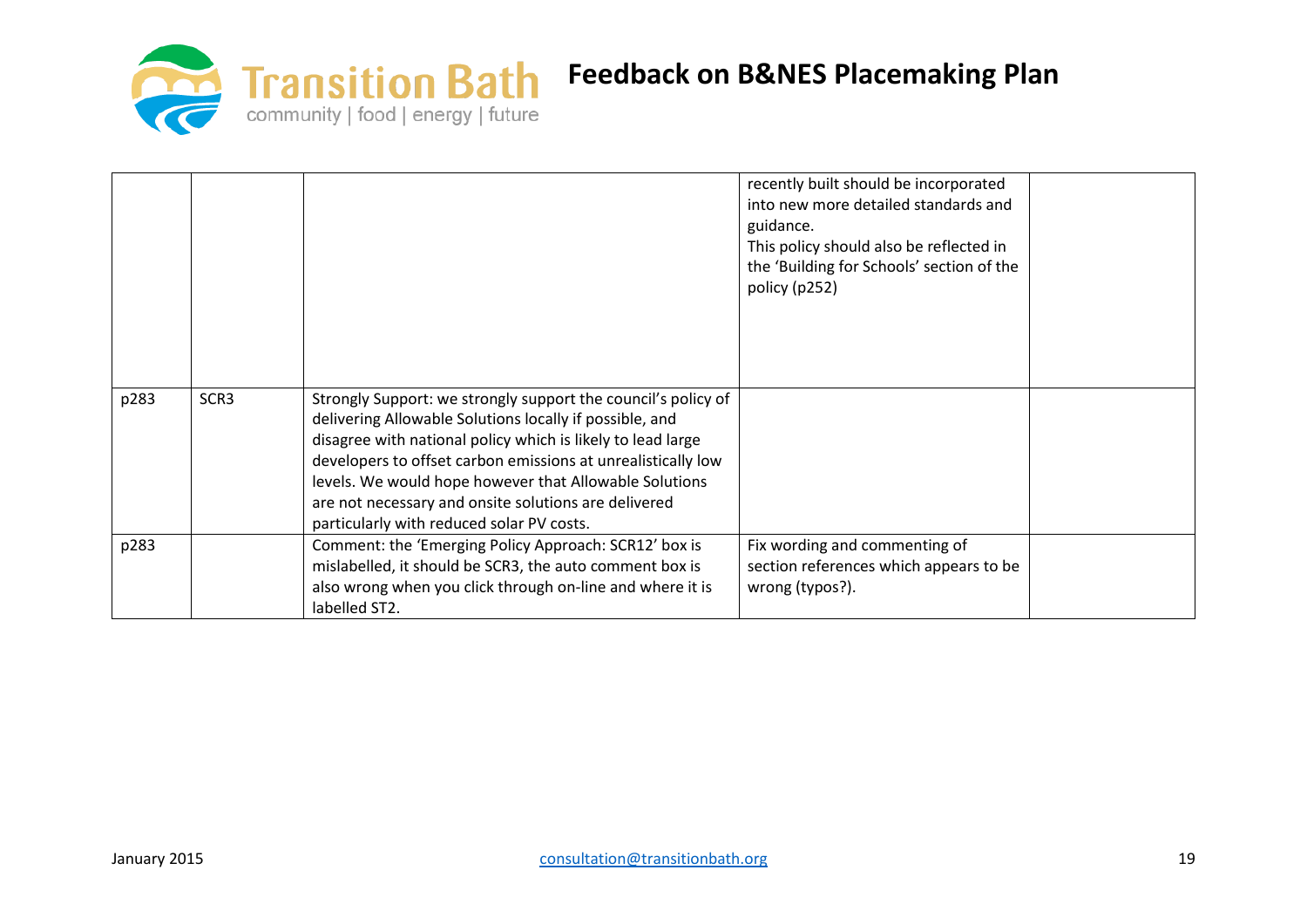

| p2841 | SCR4 | Qualified Support: we strongly support the policy to reduce     | Remove Allowable Solutions as an opt      |  |
|-------|------|-----------------------------------------------------------------|-------------------------------------------|--|
|       |      | CO2 emissions in new developments by 20%. We feel that          | out, as all developers will try to use    |  |
|       |      | imposing standards above 20% might be difficult to justify      | this. The only exceptions would be        |  |
|       |      | given current national norms, but would like the council to     | constrained or highly visible sites       |  |
|       |      | continue to review the situation if there is a national trend   | which might exclude the opportunity       |  |
|       |      | to greater reductions. However, we are concerned about          | to install solar PV.                      |  |
|       |      | the use of Allowable Solutions as an alternative, because it    | Clarity around the term 'in the locality' |  |
|       |      | is likely these won't be delivered locally and are likely to be | would be helpful?                         |  |
|       |      | an unrealistically/artificially low carbon prices. We would     |                                           |  |
|       |      | like the Allowable Solutions alternative removed from the       |                                           |  |
|       |      | policy, as we can't think of a good reason why these might      |                                           |  |
|       |      | be used as an alternative for example to off-site delivery of   |                                           |  |
|       |      | a solar PV farm elsewhere in B&NES if on-site delivery is not   |                                           |  |
|       |      | possible? We would also like to encourage when delivering       |                                           |  |
|       |      | solar PV to install roof integrated panels with their           |                                           |  |
|       |      | improved aesthetics.                                            |                                           |  |
| p2844 | SCR4 | Comment: 2.390 - we were unable to find the referenced          |                                           |  |
|       |      | Regen SW report in the evidence base list.                      |                                           |  |
| p285  | SCR5 | Strongly Support: the aesthetics of solar PV are important      | Change the wording to include             |  |
|       |      | and more clarity around this subject would be helpful, given    | references to roof integrated panels      |  |
|       |      | the uncertainties created by B&NES's council's failed           | and their better aesthetics.              |  |
|       |      | attempt to remove solar PV from Thyme Barn at Claverton.        |                                           |  |
| p2871 | SCR6 | Strongly Support: we strongly support this policy and feel      | We think a fixed 20% reduction is the     |  |
|       |      | each site should be considered on its own merits.               | best option, if you go for more they      |  |
|       |      |                                                                 | may be subject to legal challenges on     |  |
|       |      |                                                                 | the grounds of 'Viability', but the       |  |
|       |      |                                                                 | policy needs on-going review, higher      |  |
|       |      |                                                                 | levels might be achievable and            |  |
|       |      |                                                                 | financially more viable as solar PV       |  |
|       |      |                                                                 | panel prices continue to fall.            |  |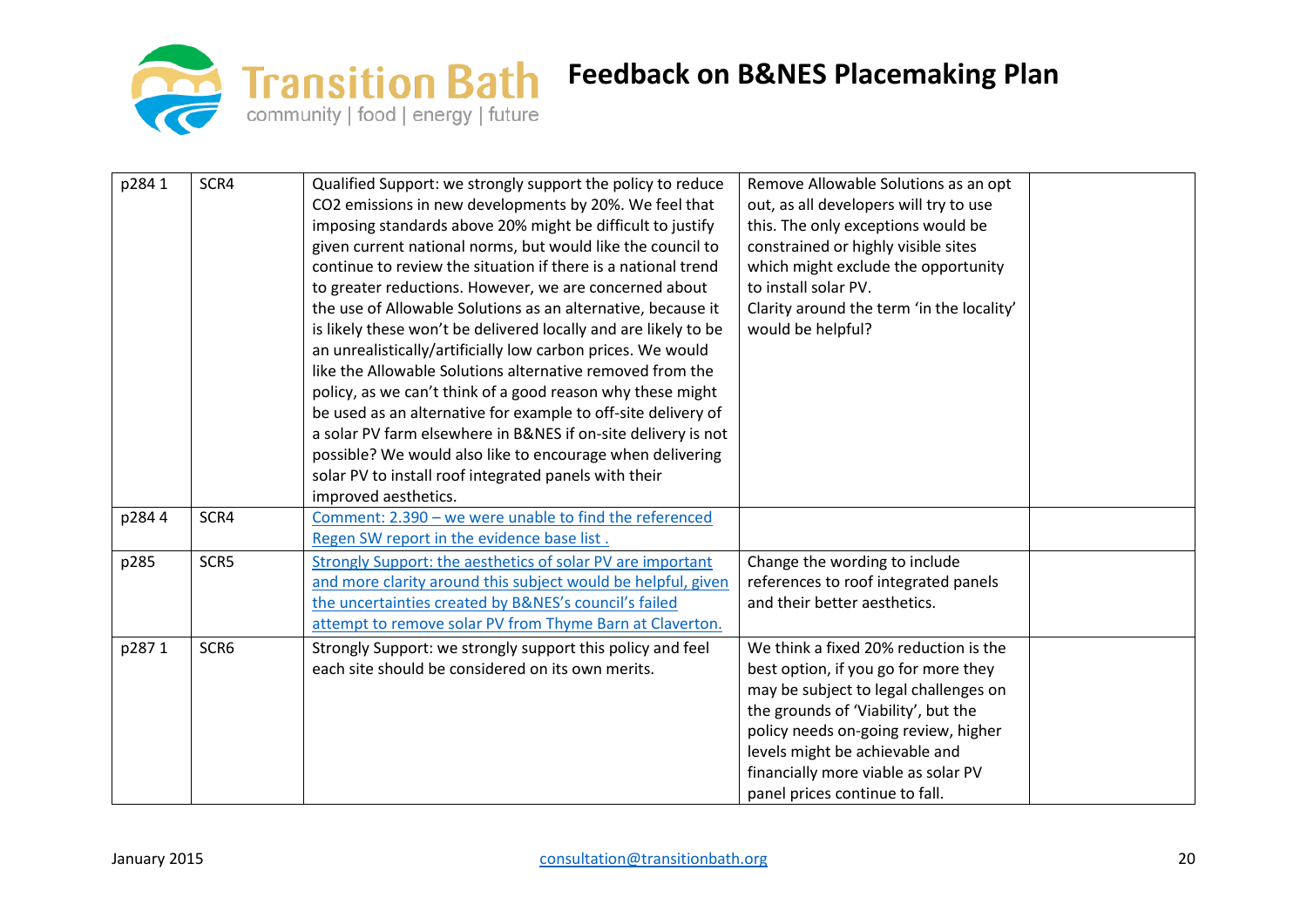

| p2872 |                           | Comment: we weren't sure in 2.399 which 'table below'<br>was being referred to?                                                                                                                                                                                                                                                                                                                                                                                                                                                                                                                                                                                                             | Insert missing table or clarify reference                                                                                                                                                                                                                                                                                                                                                            |  |
|-------|---------------------------|---------------------------------------------------------------------------------------------------------------------------------------------------------------------------------------------------------------------------------------------------------------------------------------------------------------------------------------------------------------------------------------------------------------------------------------------------------------------------------------------------------------------------------------------------------------------------------------------------------------------------------------------------------------------------------------------|------------------------------------------------------------------------------------------------------------------------------------------------------------------------------------------------------------------------------------------------------------------------------------------------------------------------------------------------------------------------------------------------------|--|
| p2881 | SCR7                      | Strongly Support: Transition Bath strongly believes in<br>community led/owned/run renewable energy.                                                                                                                                                                                                                                                                                                                                                                                                                                                                                                                                                                                         | Comment: We don't really understand<br>the semantic subtlety of Option 1:<br>'benefit' versus 'led' versus<br>'involvement'. It would be helpful if<br>this were spelt out?                                                                                                                                                                                                                          |  |
| p290  | SCR8                      | Strongly Support: we strongly support measures i.ii and iii in<br>increasing Bath's future resilience to water shortages,<br>particularly with the long term effects of climate change<br>increasing water stress.                                                                                                                                                                                                                                                                                                                                                                                                                                                                          |                                                                                                                                                                                                                                                                                                                                                                                                      |  |
| p2911 | SCR9                      | Qualified Support: we strongly support this measure, but<br>feel it doesn't go far enough for non-domestic building<br>development. We would like the council to provide a policy<br>which includes showers and changing rooms for buildings<br>over a certain size to enable people to run and cycle to<br>work?                                                                                                                                                                                                                                                                                                                                                                           | i, ii and iii of the Emerging Policy should<br>be agreed and implemented                                                                                                                                                                                                                                                                                                                             |  |
| p2912 | 2.407 District<br>Heating | Why can't we comment on this?                                                                                                                                                                                                                                                                                                                                                                                                                                                                                                                                                                                                                                                               |                                                                                                                                                                                                                                                                                                                                                                                                      |  |
| p2913 | 2.407 District<br>Heating | We feel that for housing developments over certain<br>densities e.g. 35 dph (net of open space) over 50 houses or<br>blocks of flats, district heating subject to ground conditions,<br>should be required to consider in detail whether district<br>heating is feasible; currently developers just state they<br>don't think it feasible on their planning applications without<br>stating their reasons. We think there should be a separate<br>'Sustainable Construction List'/requirement for larger<br>developments which include this and for example the 20%<br>Merton Rule assessment. District heating has the major<br>benefit that it would reduce some of the complexity of the | Include more stringent detailed<br>assessment requirements for<br>developers of suitable (high density)<br>sites when they make planning<br>applications. Specify over what size<br>development this should happen $-$ e.g.<br>50 or more individual homes, blocks of<br>flats over 10 homes. Provide an<br>alternative 'Sustainable Construction<br>List/Questionnaire' for larger<br>developments. |  |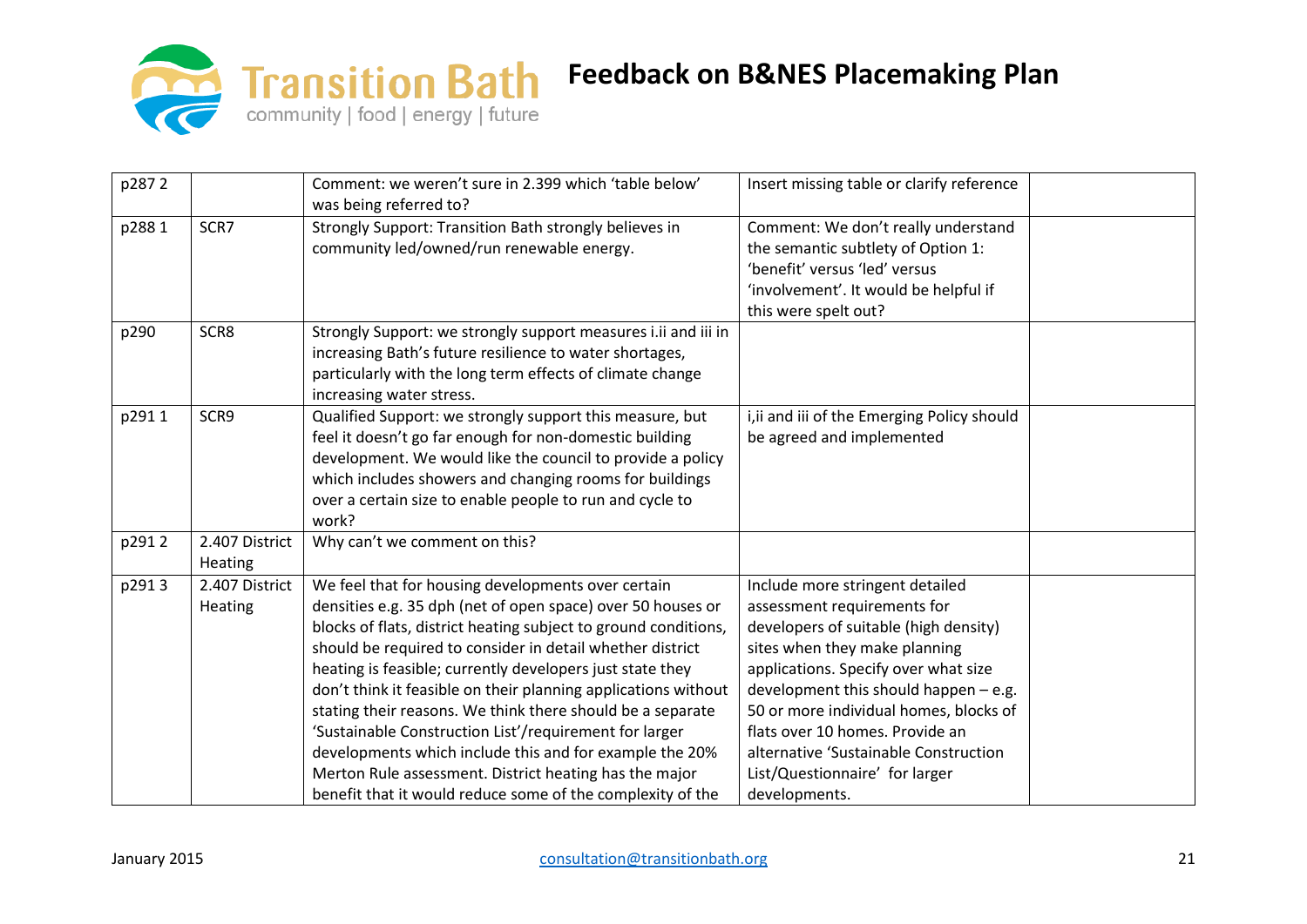

|       |                                                                                                                            | need for homes to stop burning fossil fuels (gas) in order to<br>meet our 2050 carbon emission commitments, its downside<br>is the potential energy transmission losses which need to be<br>carefully thought through.                                                                                                                                                                                                                                                                                                                                                                 |                                                                                                                                                                                                                                                                                                                                                                                                                                       |  |
|-------|----------------------------------------------------------------------------------------------------------------------------|----------------------------------------------------------------------------------------------------------------------------------------------------------------------------------------------------------------------------------------------------------------------------------------------------------------------------------------------------------------------------------------------------------------------------------------------------------------------------------------------------------------------------------------------------------------------------------------|---------------------------------------------------------------------------------------------------------------------------------------------------------------------------------------------------------------------------------------------------------------------------------------------------------------------------------------------------------------------------------------------------------------------------------------|--|
| p2914 | 2.407 District<br>Heating                                                                                                  | We don't believe the following statement to be true<br>"services company EON and owned by Crest Nicholson) and<br>has scope for additional capacity to serve nearby sites,<br>subject to negotiation." During a recent visit they stated the<br>current Energy Centre was at capacity and they were<br>looking at other solutions elsewhere on the development.                                                                                                                                                                                                                        | Remove the reference to EON/Crest,<br>or clarify their stance.                                                                                                                                                                                                                                                                                                                                                                        |  |
| p3001 | PCS2 (Air<br>Quality) or<br>PCS3, but we<br>think its<br>mislabelled<br>$PCS3 =$<br>hazards and<br>hazardous<br>substances | Object: the policy is weak and makes no attempt to reduce<br>pollution to acceptable levels for good health, the policy<br>seems to promote maintaining the status quo. We feel the<br>council needs much stronger proposals, as we have<br>indicated in our comments on policy ST1, which include<br>differential parking charges and permits charges for diesel<br>vehicles (high) and electric and plugin vehicles (low),<br>required provision for electric car charging points for on-<br>road parking in new developments and a more proactive<br>policy to encourage car clubs. | Completely rewrite the section on air<br>quality as existing policies have not<br>delivered a reduction in pollution, and<br>this new approach seems no better.<br>We would like to see a more proactive<br>approach to reduce pollution, including<br>'Low Emission Zones', encouragement<br>of low emission vehicles and the<br>discouragement and banning of high<br>emission diesels.<br>Correct PCS2/3 labelling of this section |  |
|       |                                                                                                                            | The problem is B&NES has had Air Quality Management in<br>place for a number of years, yet in that time air pollution<br>has not reduced and is still above EU requirements. We<br>don't believe the policy as proposed is proactive enough to<br>make any difference to the current situation or indeed lead<br>to a reduction. If new homes are going to be built in Bath,<br>this is surely going to increase emissions & congestion and<br>make the situation worse?                                                                                                               | of the document as it's confusing.<br>Policies to reduce traffic pollution<br>should be reflected under 'Sustainable<br>Transport' as well.                                                                                                                                                                                                                                                                                           |  |